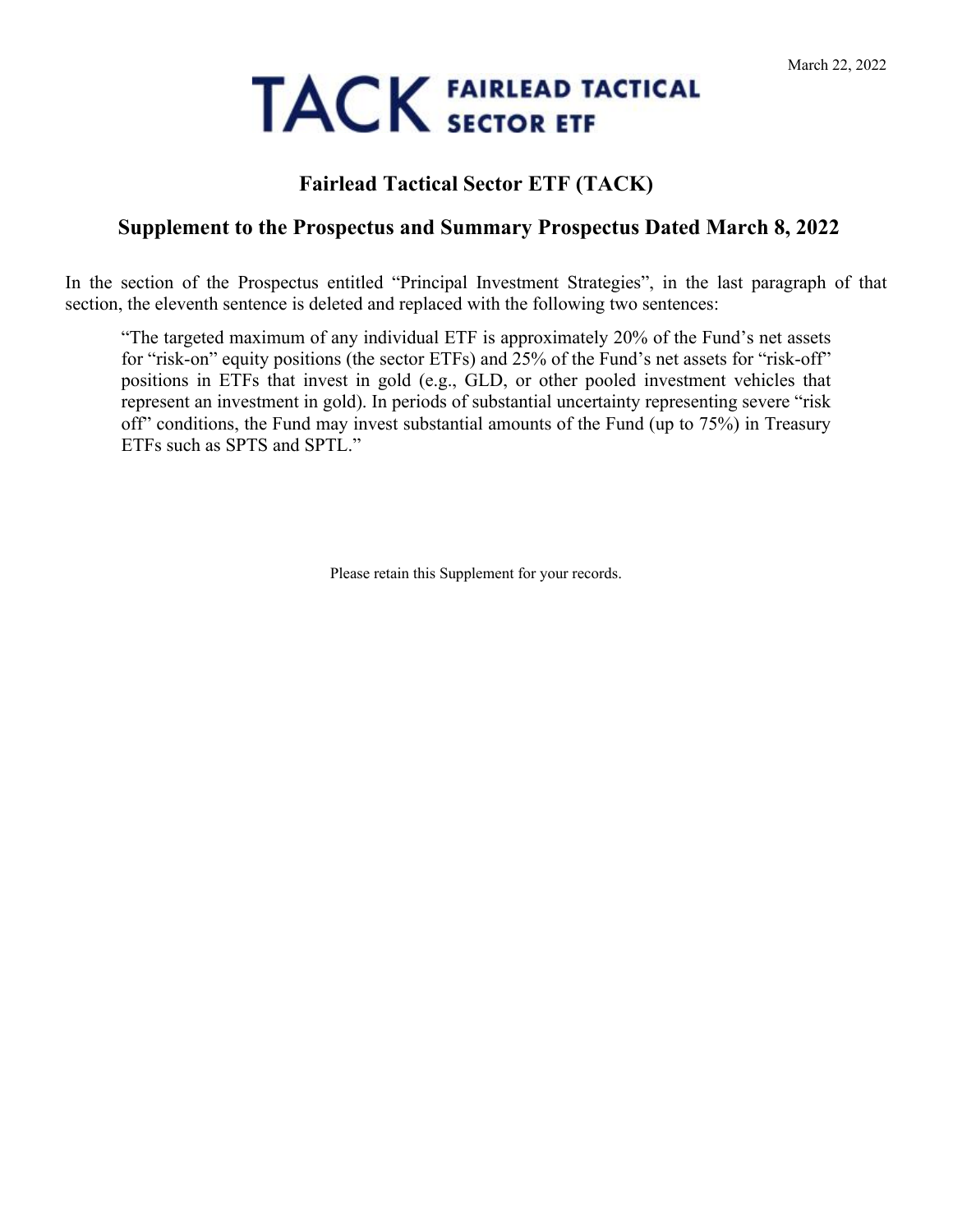# **TACK FAIRLEAD TACTICAL**

## **Fairlead Tactical Sector ETF (TACK)**

**Prospectus**

**March 8, 2022**

#### **THE FUND WILL NOT COMMENCE OPERATIONS NOR SELL ITS SHARES UNTIL SUCH SHARES ARE LISTED ON THE NYSE ARCA, INC. (THE "EXCHANGE")**

Cary Street Partners Asset Management LLC 901 East Byrd St., Suite 1001 Richmond, Virginia 23219

Telephone: 877-865-9549

**The Securities and Exchange Commission ("SEC") has not approved or disapproved these securities or passed upon the adequacy or accuracy of this Prospectus. Any representation to the contrary is a criminal offense.**

The Prospectus gives you important information about the fund that you should know before you invest. Please read this Prospectus carefully before investing and use it for future reference.

**Not A Deposit • Not FDIC Insured • May Lose Value • No Bank Guarantee • Not Insured By Any Government Agency**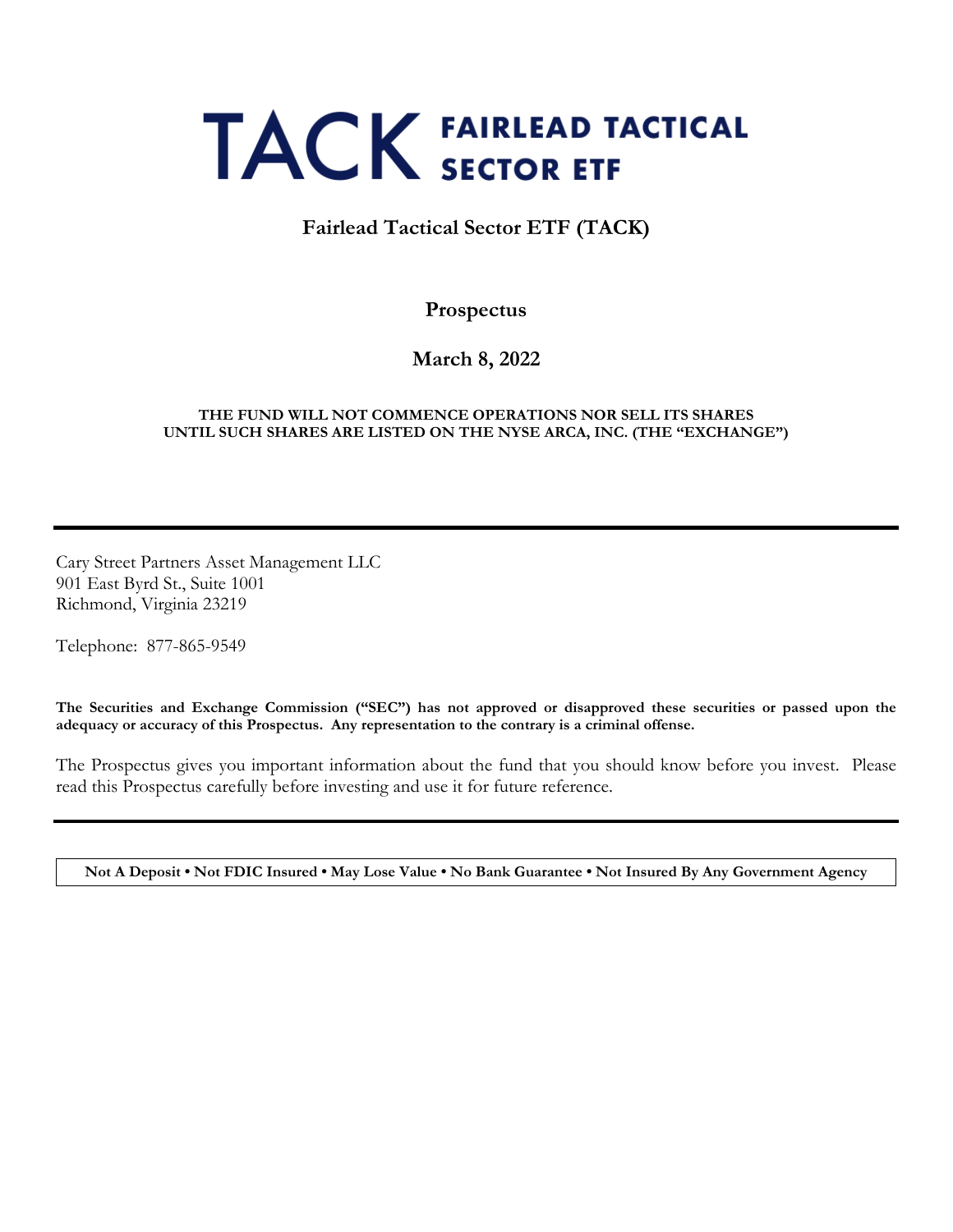# **Table of Contents**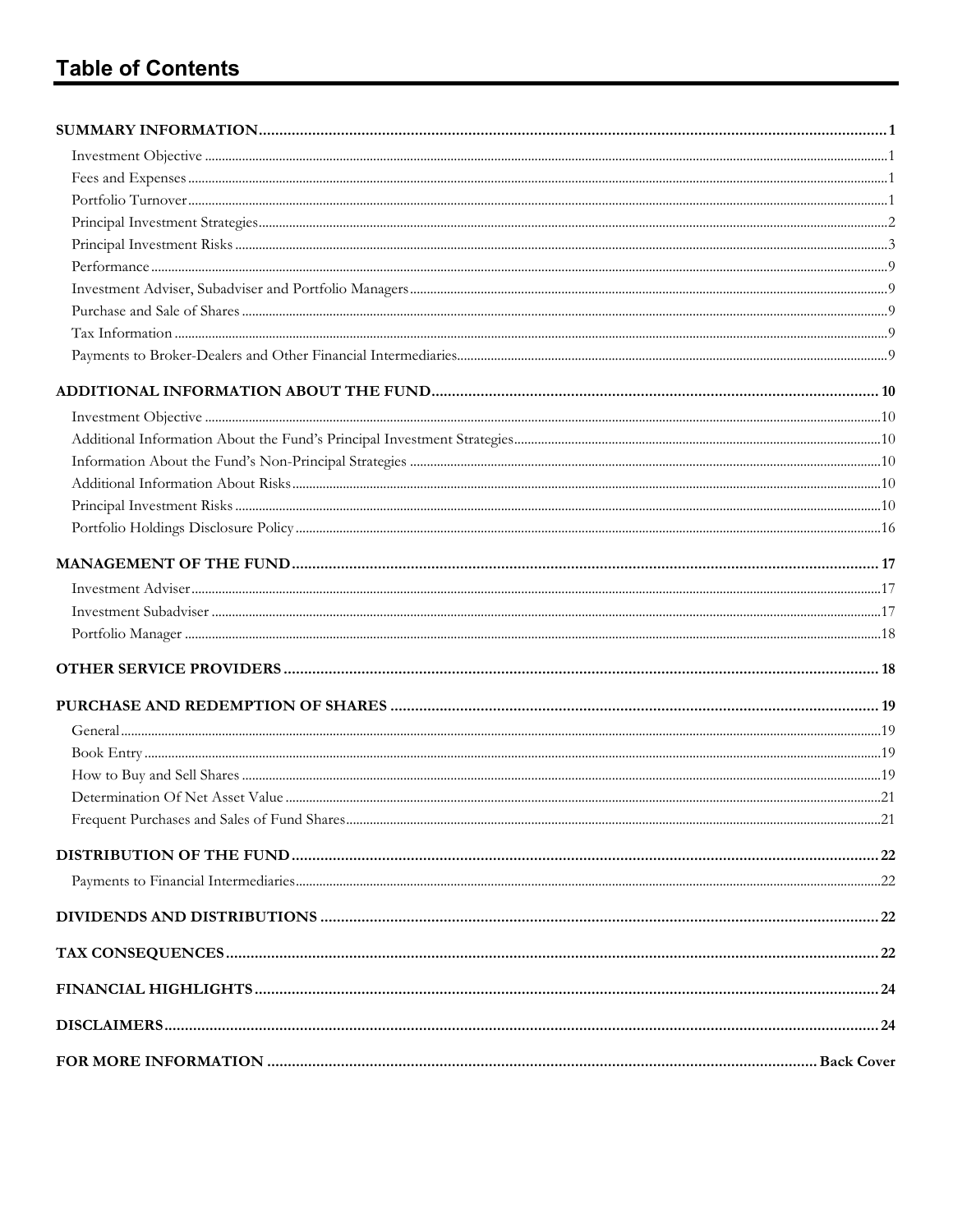# <span id="page-3-0"></span>**SUMMARY INFORMATION**

#### **Fairlead Tactical Sector ETF (TACK)**

#### <span id="page-3-1"></span>Investment Objective

Fairlead Tactical Sector ETF (the "Fund") seeks capital appreciation with limited drawdowns.

A drawdown is the amount of investment value lost during a significant market decline, here related to the equity market, measured from peak to trough. The Fund seeks to limit drawdowns to preserve capital, such that a greater amount can be reinvested once the market has bottomed. Our methodology attempts to proactively identify market declines. When successful, this process should position the Fund into more defensive sectors and assets before market declines become worse, thereby limiting drawdowns.

### <span id="page-3-2"></span>Fees and Expenses

This table describes the fees and expenses that you may pay if you buy, hold and sell shares of the Fund ("Shares"). You may pay other fees on your purchases and sales of Shares, such as brokerage commissions and other fees to financial intermediaries, which are not reflected in the table and examples below.

#### **Annual Fund Operating Expenses**

(expenses that you pay each year as a percentage of the value of your investment)

| $0.59\%$ |
|----------|
| 0.00%    |
| 0.00%    |
| $0.11\%$ |
| ) 70%    |

(1) The term "Acquired Fund Fees and Expenses" refers to other investment companies in which the Fund invests and represents the pro rata expense indirectly incurred by the Fund as a result of investing in other investment companies, including exchange-traded funds ("ETFs"), closed-end funds and money market funds that have their own operating expenses. The Total Annual Fund Operating Expenses will not correlate to the ratio of net expenses to average net assets in the Fund's financial highlights table.

Pursuant to its Advisory Agreement, Cary Street Partners Asset Management LLC, the Fund's adviser (the "Adviser"), pays all other expenses of the Fund (other than acquired fund fees and expenses, taxes and governmental fees, brokerage fees, commissions and other transaction expenses, certain foreign custodial fees and expenses, costs of borrowing money, including interest expenses, trustee fees and extraordinary expenses (such as litigation and indemnification expenses)).

#### Example

This Example is intended to help you compare the cost of investing in the Fund with the cost of investing in other funds. The Example assumes that you invest \$10,000 in the Fund for the time periods indicated and then redeem all of your Shares at the end of those periods. This Example does not reflect the effect of brokerage commissions or other transaction costs you paid in connection with the purchase or sale of Fund Shares. The Example also assumes that your investment has a 5% return each year and that the Fund's operating expenses remain the same. Although your actual costs may be higher or lower, based on these assumptions your costs would be:

| 1 Year | 3 Years |
|--------|---------|
| \$72   | \$224   |

#### <span id="page-3-3"></span>Portfolio Turnover

The Fund pays transaction costs, such as commissions, when it buys and sells securities (or "turns over" its portfolio). A higher portfolio turnover rate may indicate higher transaction costs and may result in higher taxes when Fund Shares are held in a taxable account. These costs, which are not reflected in annual fund operating expenses or in the Example, affect the Fund's performance. Since the Fund has yet to commence operations, no portfolio turnover information is available for its most recently completed fiscal year. The Adviser anticipates that the Fund's portfolio turnover will typically be approximately 100%.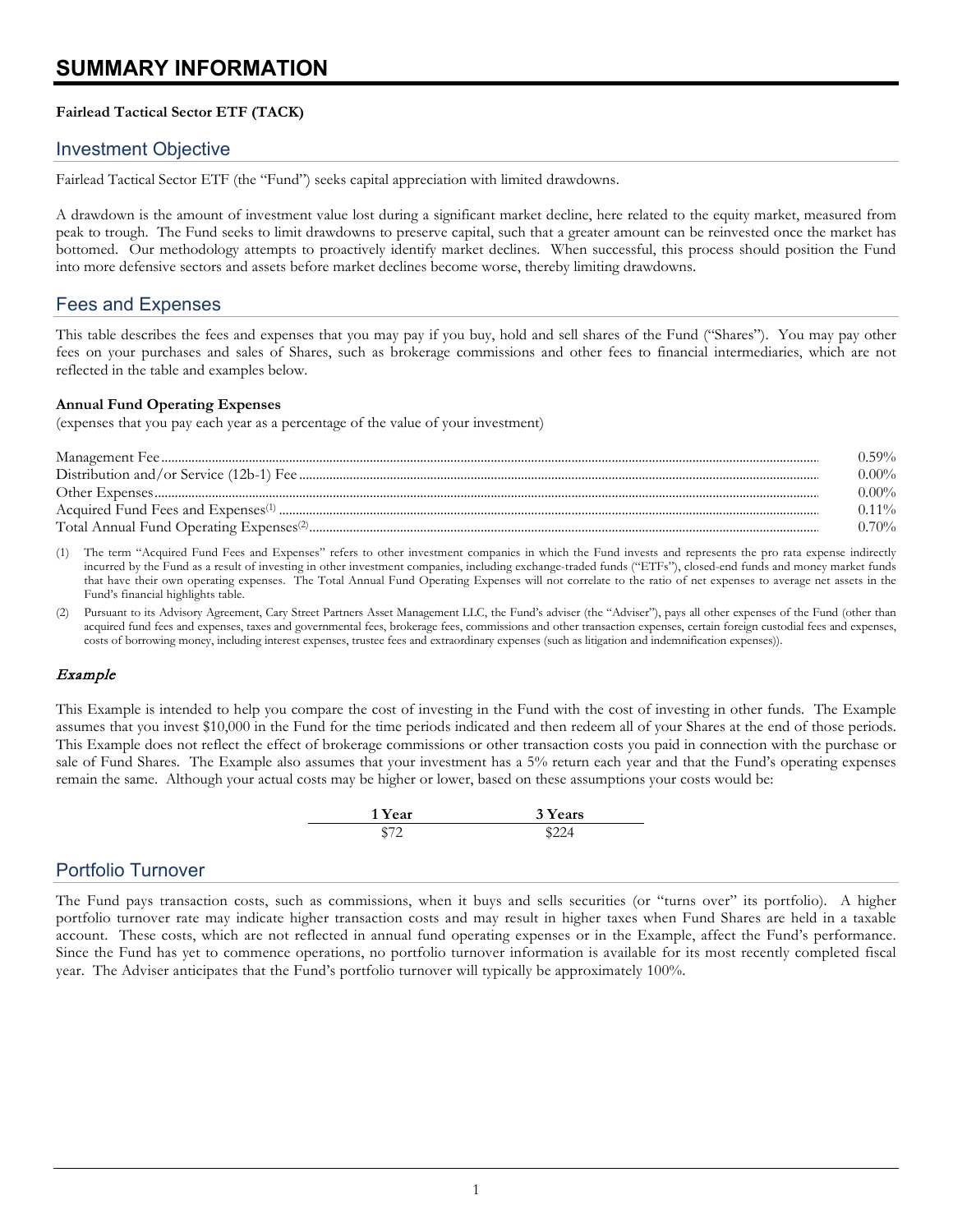## <span id="page-4-0"></span>Principal Investment Strategies

The Fund is a diversified actively-managed exchange-traded fund ("ETF") that under normal circumstances will invest more than 80% of the Fund's net assets in passive domestic equity sector ETFs and ETFs investing respectively in gold and U.S. Treasuries.

The Fund's principal investment strategy will employ a systematic approach to technical analysis focused on the identification of important trends. Technical analysis is a form of security analysis that uses price data, typically displayed graphically in charts, which are analyzed using various indicators in order to make investment recommendations. The Fund's portfolio management team will use technical indicators in determining when to purchase and sell the Fund's investments. Technical indicators are derived from historical prices and volume for a security. Technical indicators are used by traders, analysts and portfolio managers including the Subadviser, who follow an investment strategy of technical analysis. By analyzing historical data, technical analysts use indicators to predict future price movements. Technical indicators are mathematical and rules-based, and are designed to identify market trends, which are in turn used to identify potentially profitable buying and selling opportunities in the investment markets. The use of technical factors cannot guarantee that the Fund will fulfill its investment objective. Because of the influence of overall market psychology on individual stock performance, technical analysis of trends at the market and sector level is key to the Subadviser's investment strategy and its effort to outperform the S&P 500. The Fund's strategy is designed to benefit from market uptrends while minimizing downside risk during downtrends. We believe we have developed a sophisticated proprietary technical model that leverages sector leadership in the U.S. equity market, while managing through downdrafts by incorporating exposure to other asset classes, including ETFs investing respectively in gold and U.S. Treasuries, as well as cash equivalents. Through years of research, the portfolio management team believes it has identified several reliable rules-based technical indicators. In part through trial and error, the team has refined these various indicators into a proprietary investment methodology they believe will improve the Fund's long-term market returns and risk metrics relative to the S&P 500.

The Fund's investable universe will consist of the sectors of the S&P 500®, as defined by the State Street series of SPDR® ETFs. The Fund's investment strategy is based in part upon tactical rotation of the 11 S&P sectors. The ETFs that will initially be eligible for inclusion in our strategy are the following:

- The Communication Services Select Sector SPDR®Fund (XLC)
- The Consumer Discretionary Select Sector SPDR®Fund (XLY)
- The Consumer Staples Select Sector SPDR®Fund (XLP)
- The Energy Select SPDR®Fund (XLE)
- The Financial Select Sector SPDR®Fund (XLF)
- The Health Care Select Sector SPDR®Fund (XLV)
- The Industrial Select Sector SPDR®Fund (XLI)
- The Materials Select Sector SPDR®Fund (XLB)
- The Real Estate Select Sector SPDR®Fund (XLRE)
- The Technology Select Sector SPDR®Fund (XLK)
- The Utilities Select Sector SPDR®Fund (XLU)

In addition, the following ETFs may be incorporated into the Fund's portfolio during periods where our models indicate a defensive posture out of equities is warranted.

- SPDR® Gold Trust (GLD)
- SPDR® Portfolio Long Term Treasury ETF (SPTL)
- SPDR® Portfolio Short Term Treasury ETF (SPTS)

The Fund's investment process is 100% technical and generally 100% systematic. When we say the investment process is 100% technical, that means that all investment decisions are made using technical analysis, which aims to forecast the direction of prices through the study of past market data, namely price or derivations of price (i.e., technical indicators). When we say the investment strategy is generally 100% systematic, we mean that it is a rules-based system that operates without human discretion, although the word "generally" allows the portfolio managers to override the technical model in environments that are not comparable to the historical market data studied for the creation of the model. As part of the Fund's proprietary investment and research process, the portfolio managers monitor pricing data for the 14 ETFs listed above and apply proprietary rules-based filters using trend-following and overbought/oversold technical indicators. For those ETFs that pass the technical filter, a momentum calculation is performed and applied and the sector ETFs are then assigned a momentum ranking. Signals are generated by the proprietary model when there are changes in filter results and momentum rankings. To manage risk, the model will at times include ETFs representing alternative asset classes, including U.S. Treasuries or gold.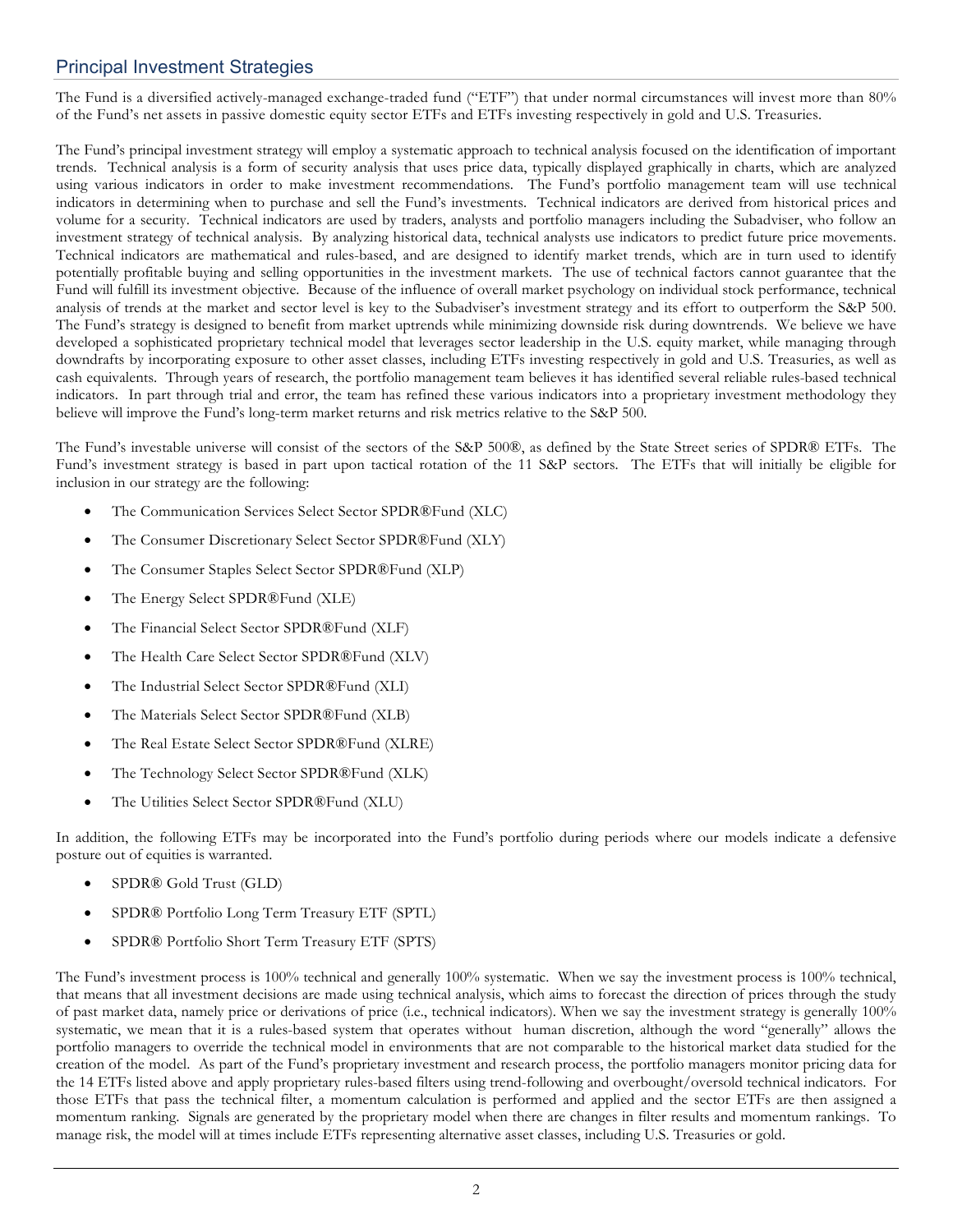The Fund anticipates holding between 5 and 8 ETF positions, distributed between "risk-on" sector ETF positions of approximately equal sizes and occasional "risk-off" ETF positions of varying sizes based on the results of our technical analysis filters. Equally weighting selected 'risk-on' sectors will result in materially different sector exposure than the sector exposure of the S&P 500®. The S&P 500® Index, or Standard & Poor's 500 Index, is a market-capitalization-weighted index of 500 leading publicly traded companies in the U.S. The primary potential source of "alpha" in the Fund's portfolio will be sector exposures that differ from the sector exposures of the S&P 500®. "Alpha" is a risk (beta adjusted) measurement. Officially, alpha measures the difference between a portfolio's actual returns and what it might be expected to deliver based on its level of risk. High risk generally means higher reward. A positive alpha means the Fund has beaten expectations. A negative alpha means that the manager failed to match performance with risk. If two managers had the same return, but one had a lower beta, that manager would have a higher alpha. The targeted maximum of any individual ETF is 12.5% of the Fund's net assets for "risk-on" equity positions (the sector ETFs) and 33.3% of the Fund's net assets for "risk-off" positions in ETFs that invest in short-term and long-term treasuries and gold (SPTS, SPTL, and GLD). A market where stocks are outperforming [bonds](https://www.investopedia.com/terms/b/bond.asp) is said to be a "risk-on" environment. When stocks are selling off and investors are favoring bonds or gold, the environment is said to be "risk-off." Portfolios are rebalanced monthly.

## <span id="page-5-0"></span>Principal Investment Risks

The value of an investment in the Fund will fluctuate and is subject to investment risks, which means investors could lose money. An investment in the Fund is not insured or guaranteed by the Federal Deposit Insurance Corporation or any other government agency. There is no assurance that the Fund will achieve its investment objective.

Please see "Additional Information About Risks" in this Prospectus for a more detailed description of the Fund's risks. It is possible to lose money on an investment in the Fund. The first five risks are presented in an order that reflects the Adviser's current assessment of relative importance, but this assessment could change over time as the Fund's portfolio changes or in light of changes in the market or the economic environment, among other things. The remaining risks are presented in alphabetical order to facilitate your ability to find particular risks and compare them with the risk of other funds. The Fund is not required to and will not update this Prospectus solely because its assessment of the relative importance of the principal risks of investing in the Fund changes. Each risk summarized below is considered a "principal risk" of investing in the Fund, regardless of the order in which it appears.

Market Risk. Markets can decline in value sharply and unpredictably. The increasing interconnectivity between global economies and financial markets increases the likelihood that events or conditions in one region or financial market may adversely impact issuers in a different country, region, or financial market. Securities in the Fund's portfolio may underperform due to inflation (or expectations for inflation), interest rates, global demand for particular products or resources, natural disasters, pandemics, epidemics, terrorism, regulatory events and governmental or quasi-governmental actions. The occurrence of global events similar to those in recent years may result in market volatility and may have long term effects on the U.S. financial market. The current novel coronavirus (COVID-19) global pandemic and the aggressive responses taken by many governments, including closing borders, restricting international and domestic travel, and the imposition of prolonged quarantines or similar restrictions, as well as the forced or voluntary closure of, or operational changes to, many retail and other businesses, has had negative impacts, and in many cases severe negative impacts, on the U.S. financial market. It is not known how long such impacts, or any future impacts of other significant events described above, will or would last, but there could be a prolonged period of global economic slowdown, which may impact your Fund investment. Therefore, the Fund could lose money over short periods due to short-term market movements and over longer periods during more prolonged market downturns. During a general market downturn, multiple asset classes may be negatively affected. Changes in market conditions and interest rates can have the same impact on all types of securities and instruments. In times of severe market disruptions, you could lose your entire investment.

**Equity Securities Risk.** The value of the equity securities in which the Fund invests may fall due to general market and economic conditions, perceptions regarding the industries in which the issuers of securities the Fund holds participate or factors relating to specific companies in which the Fund invests. These can include stock movements, purchases or sales of securities by the Fund, government policies, litigation and changes in interest rates, inflation, the financial condition of the securities' issuer or perceptions of the issuer, or economic conditions in general or specific to the issuer. Equity securities may also be particularly sensitive to general movements in the stock market, and a decline in the broader market may affect the value of the Fund's equity investments.

**Momentum Investing Risk.** The Fund employs a "momentum" style of investing that emphasizes selecting sector ETFs that have had higher recent price performance compared to other sector ETFs. Price performance is the rate at the which the price of a security has increased or decreased over a specified time frame. Rankings for the ETFs in which the Fund invests are based on how fast prices have changed in percentage terms. ETFs in the Fund's investment universe with the highest percentage increases in recent history are favored for investment by the Fund. Momentum can change quickly and sector ETFs that previously exhibited high momentum characteristics may not experience positive momentum or may experience more volatility than the market as a whole. If momentum shifts quickly, the Fund can incur losses. The Fund uses a variety of well-established technical indicators including trend (also known as price momentum) and overbought/oversold indicators. An oversold reading from an indicator suggests that a security has fallen to a point where selling pressure may alleviate, and the trend may reverse (i.e., an oversold bounce). On the other hand, an overbought reading suggests that a security has risen to a point where buying pressure may dissipate and be overwhelmed by selling pressure. The portfolio management team will continually monitor the effectiveness of these indicators and adjust the system if required. In addition, there may be periods when the momentum style of investing is out of favor and the investment performance of the Fund may suffer.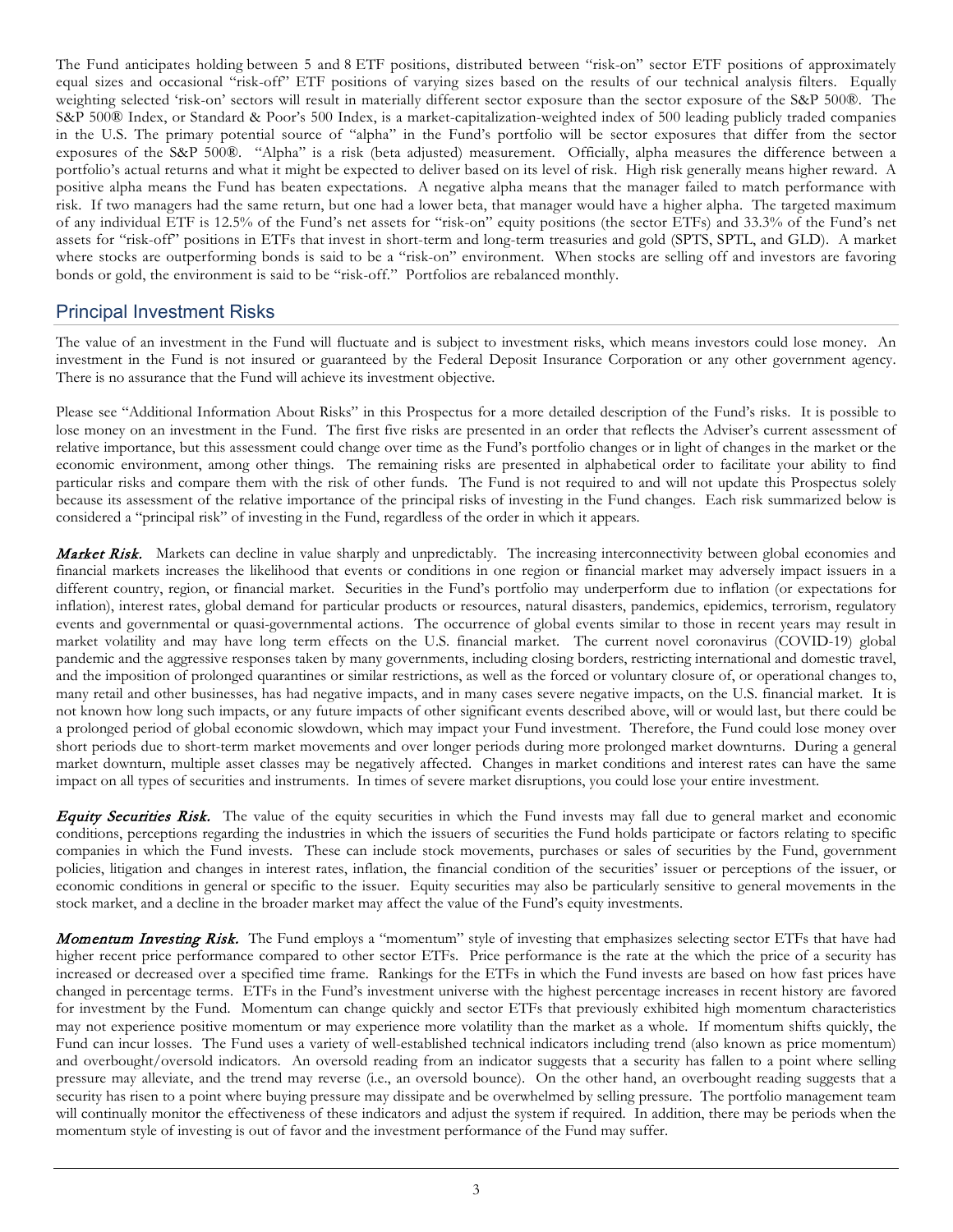Active Management Risk. As an actively-managed ETF, the Fund is subject to management risk. The ability of the Adviser to successfully implement the Fund's investment strategies will significantly influence the Fund's performance. The success of the Fund will depend in part upon the skill and expertise of certain key personnel of the Adviser, and there can be no assurance that any such personnel will be successful.

**Issuer Risk.** Because the Fund may invest in approximately 5 to 8 sector ETF issuers and up to 3 defensive ETF issuers (gold and U.S. Treasuries), it is subject to the risk that the value of the Fund's portfolio may decline due to a decline in value of the equity securities of particular ETF issuers or the value or fixed income and other investments held by the defensive ETFs. The value of an issuer's securities may decline for reasons directly related to the issuer, such as management performance and reduced demand for the ETF issuer.

Authorized Participant Concentration Risk. Only an authorized participant may engage in creation or redemption transactions directly with the Fund. The Fund has a limited number of intermediaries that act as authorized participants, and none of these authorized participants are or will be obligated to engage in creation or redemption transactions. To the extent that these intermediaries exit the business or are unable to or choose not to proceed with creation and/or redemption orders with respect to the Fund and no other authorized participant is able to step forward to create or redeem, Fund Shares may be more likely to trade at a discount to NAV and possibly face trading halts and/or delisting. This risk may be more pronounced in volatile markets, potentially where there are significant redemptions in ETFs generally.

Cash and Cash Equivalents Risk. When the Fund's assets are allocated to cash or cash equivalents, the Fund's potential for gain during a market upswing may be limited and there is a possibility that the cash account will not be able to keep pace with inflation. Cash equivalents include shares in money market funds that invest in short-term, high-quality instruments such as Treasury bills and notes, the value of which generally are tied to changes in interest rates. Cash equivalents are not guaranteed as to principal or interest, and the Fund could lose money through these investments.

Cash Transactions Risk*.* Unlike certain ETFs, the Fund may effect creations and redemptions in cash or partially in cash. Therefore, it may be required to sell portfolio securities and subsequently recognize gains on such sales that the Fund might not have recognized if it were to distribute portfolio securities in-kind. As such, investments in Shares may be less tax-efficient than an investment in an ETF that distributes portfolio securities entirely in-kind.

**ETF Provider Risk.** The Adviser intends to purchase ETFs from within the State Street series of SPDR® ETFs. This may present a conflict of interest by creating an incentive as the Adviser selects ETFs from only one family of ETFs when other ETFs may also be considered suitable for investment purposes within the Fund's investment strategy. While the Adviser has determined the State Street series of SPDR® ETFs provides appropriate investment opportunities across the various sectors to deploy its asset allocation strategy, ETFs within the State Street series of SPDR® ETFs may have management fees or expenses that are higher than alternative ETFs the portfolio managers might have selected or may have performance returns that are lower than alternative ETFs the portfolio managers might have selected. The Adviser will select ETFs for inclusion in the portfolio in accordance with its fiduciary duty to shareholders.

ETF Shares Trading Risk. ETF Shares are listed for trading on the Exchange and are bought and sold in the secondary market at market prices. The Fund faces numerous trading risks, including disruptions to the creation and redemption processes of the Fund, losses from trading in secondary markets, the existence of extreme market volatility or potential lack of an active trading market for Shares due to market stress, which may result in Shares trading at a significant premium or discount to their NAV. Although the Shares of the Fund are listed for trading on the Exchange, there can be no assurance that an active trading market for such Shares will develop or be maintained. Further, secondary markets may be subject to irregular trading activity and wide bid-ask spreads (which may be especially pronounced for smaller funds). Trading in Shares on the Exchange may be halted due to market conditions or for reasons that, in the view of the Exchange, make trading in Shares inadvisable. In addition, trading in Shares on the Exchange is subject to trading halts caused by extraordinary market volatility pursuant to the Exchange's "circuit breaker" rules. The market prices of ETF Shares are expected to fluctuate, in some cases materially, in response to changes in the Fund's NAV, the intraday value of the Fund's holdings and supply and demand for Shares. The Adviser cannot predict whether Shares will trade above, below or at their NAV. Disruptions to creations and redemptions, the existence of significant market volatility or potential lack of an active trading market for the Shares (including through a trading halt), as well as other factors, may result in the Shares trading significantly above (at a premium) or below (at a discount) to NAV or to the intraday value of the Fund's holdings. During such periods, you may incur significant losses if you sell your Shares. ETFs are also subject to risk similar to those of stocks, including those regarding short-selling and margin account maintenance. Frequent trading of ETFs could significantly increase commissions and other costs such that they may offset any savings from low fees or costs. There can be no assurance that the requirements of the Exchange necessary to maintain the listing of the Fund will continue to be met or will remain unchanged. The Fund may have difficulty maintaining its listing on the Exchange in the event the Fund's assets are small or the Fund does not have enough shareholders.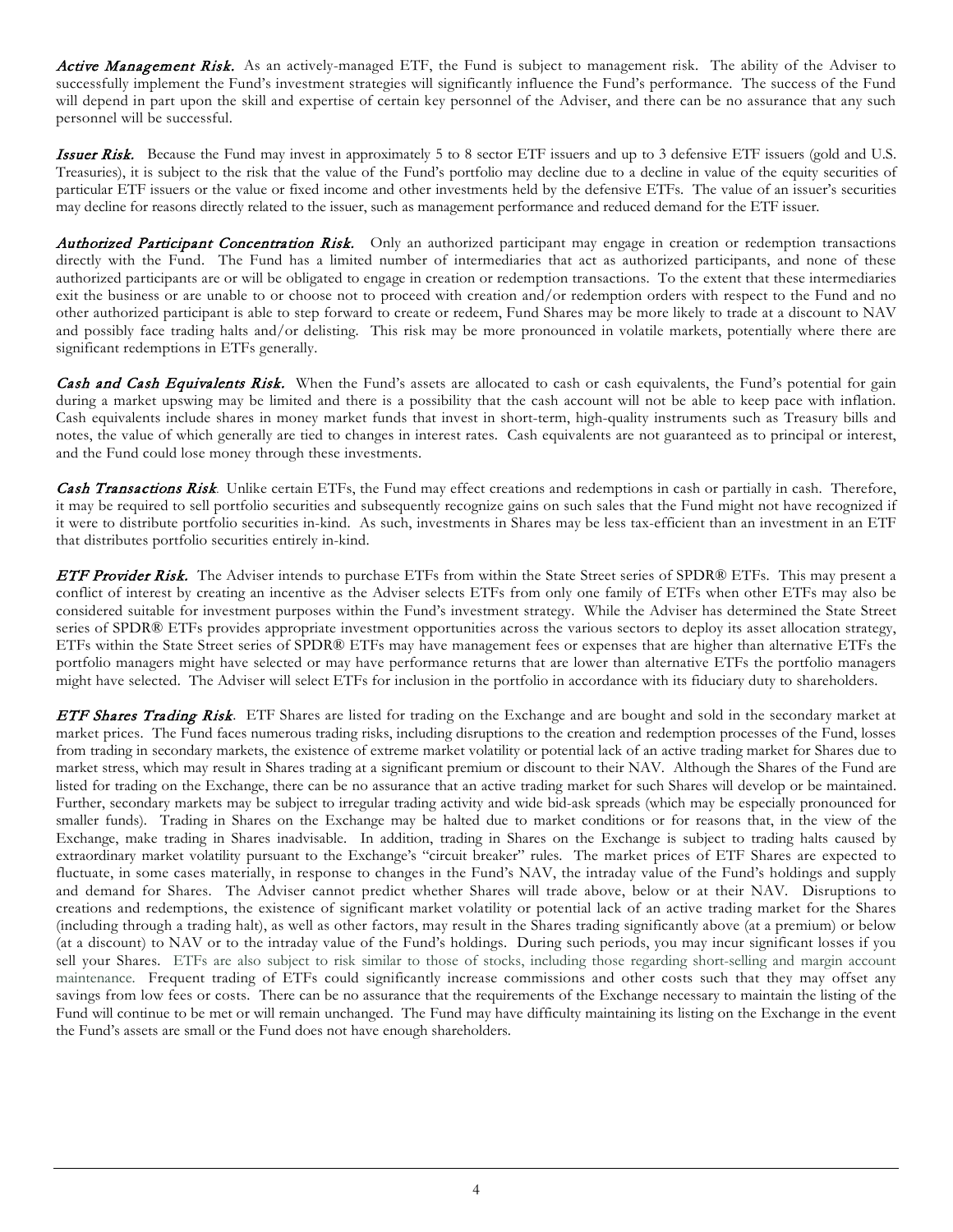Fixed Income Securities Risk. During a "risk-off" defensive market environment, the Fund will focus its investments to a greater degree in short-term and long-term treasury ETFs (SPTS and SPTL). Such investments will be subject to the following risks.

**Income Risk.** The Fund's income may decline if interest rates fall. This decline in income can occur because the Fund may subsequently invest in lower yielding bonds as bonds in its portfolio mature, are near maturity or are called, bonds in the Underlying Index are substituted, or the Fund otherwise needs to purchase additional bonds.

Interest Rate Risk. During periods of very low or negative interest rates, the Fund may be unable to maintain positive returns or pay dividends to Fund shareholders. Very low or negative interest rates may magnify interest rate risk. Changing interest rates, including rates that fall below zero, may have unpredictable effects on markets, result in heightened market volatility and detract from the Fund's performance to the extent the Fund is exposed to such interest rates. Additionally, under certain market conditions in which interest rates are low and the market prices for portfolio securities have increased, the Fund may have a very low or even negative yield. A low or negative yield would cause the Fund to lose money in certain conditions and over certain time periods. An increase in interest rates will generally cause the value of securities held by the Fund to decline, may lead to heightened volatility in the fixed-income markets and may adversely affect the liquidity of certain fixed-income investments, including those held by the Fund. The historically low interest rate environment heightens the risks associated with rising interest rates.

U.S. Treasury Obligations Risk. U.S. Treasury obligations may differ from other securities in their interest rates, maturities, times of issuance and other characteristics and may provide relatively lower returns than those of other securities. Similar to other issuers, changes to the financial condition or credit rating of the U.S. government may cause the value of the Fund's U.S. Treasury obligations to decline.

Fund of Funds Risk. The Fund is subject to the performance of the underlying ETF Shares in which it invests. Because the Fund invests its assets in shares of the underlying ETFs, the Fund indirectly owns the investments made by the underlying ETFs. By investing in the Fund, therefore, you indirectly assume the same types of risks as investing directly in the underlying ETF Shares. The Fund's investment performance is affected by each underlying ETF's investment performance, and the Fund's ability to achieve its investment objective depends, in large part, on each underlying ETF's ability to meet its investment objective. In addition, Fund shareholders indirectly bear the expenses charged by the underlying ETFs. The Fund's risks include the underlying ETF's principal risks.

Gold ETF Risks. During a "risk-off" defensive market environment, the Fund will focus its investments to a greater degree in the SPDR® Gold Trust (GLD). Such investments will be subject to the following risks:

Risks Related to Gold. Companies involved in commodity-related businesses such as gold may be subject to greater volatility than investments in companies involved in more traditional businesses. This is because the value of companies in commodityrelated businesses may be affected by overall market movements and other factors affecting the value of a particular industry or commodity, such as weather, disease, embargoes, or political and regulatory developments. The prices of commodities such as gold may move in different directions than investments in traditional equity and debt securities when the value of those traditional securities is declining due to adverse economic conditions. As an example, during periods of rising inflation, debt securities have historically tended to decline in value due to the general increase in the prevailing interest rates. Conversely, during those same periods, the prices of certain commodities, such as oil, gold and other metals, have historically tended to increase. However, there can be no guarantee of such performance in the future.

The possibility of large-scale distress sales of gold in times of crisis may have a negative impact on the price of gold and adversely affect the Fund's investment in the GLD Shares. In addition, substantial sales of gold by the official sector, consisting of central banks, other governmental agencies and international organizations that buy, sell and hold gold as part of their reserve assets could adversely affect the Fund's investment in GLD Shares. The price of gold may also be affected by the sale of gold by exchange traded funds or other exchange traded vehicles tracking gold markets.

The value of the gold held by GLD is determined using the LBMA (London Bullion Market Association) Gold Price PM, which is based on the LBMA daily afternoon auction. Potential discrepancies in the calculation of the LBMA Gold Price PM, as well as any future changes to the LBMA Gold Price PM, could impact the value of the gold held by GLD and could have an adverse effect on the value of the Fund's investments in GLD.

Risks Related to GLD Shares. GLD shares trade like stocks, are subject to investment risk and will fluctuate in market value. The value of GLD shares relates directly to the value of the gold held by GLD (less its expenses), and fluctuations in the price of gold could materially and adversely affect the Fund's investment in the GLD shares. The price received upon the sale of the shares, which trade at market price, may be more or less than the value of the gold represented by them. GLD does not generate any income, and as GLD regularly sells gold to pay for its ongoing expenses, the amount of gold represented by each Share will decline over time to that extent.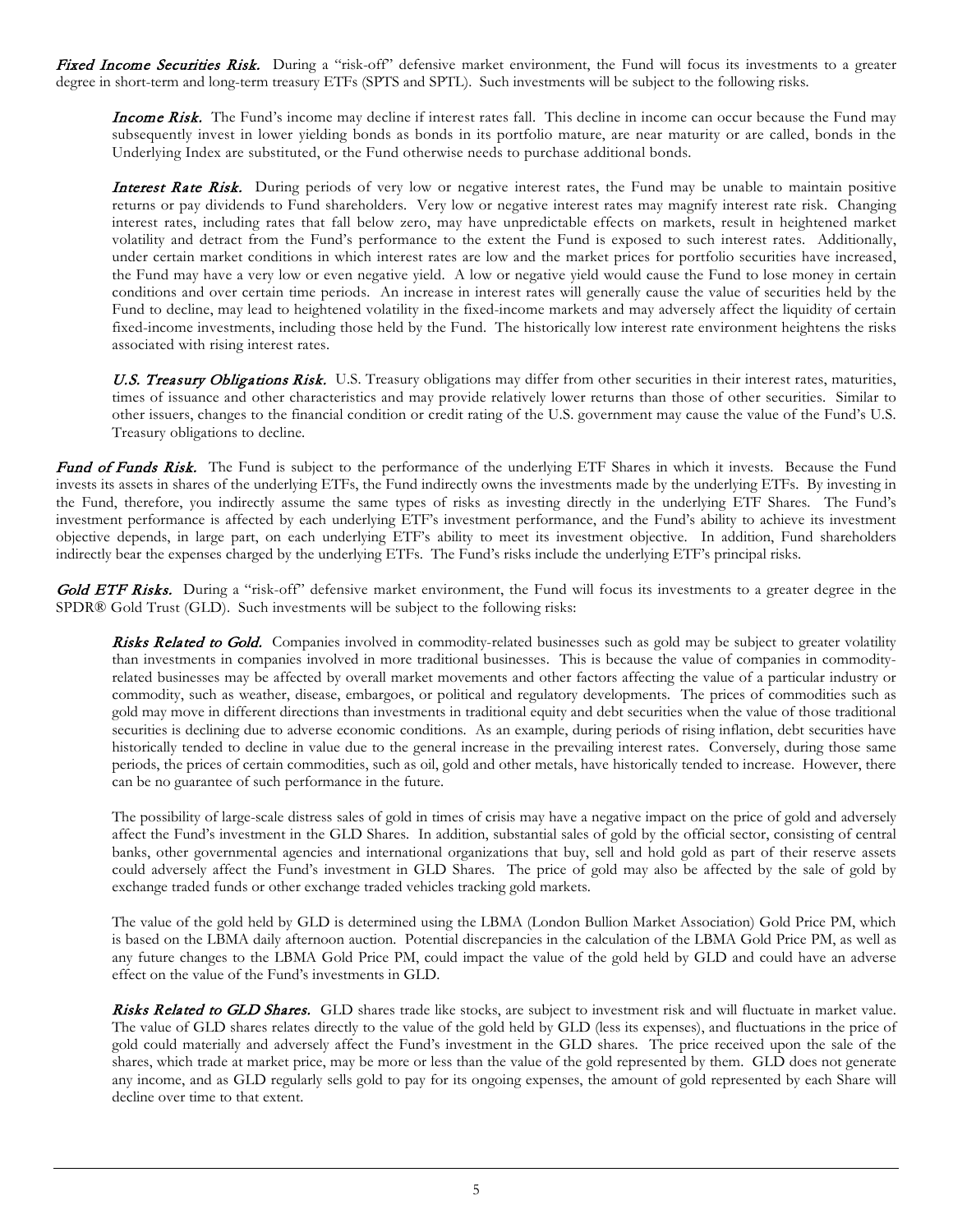Commodities and commodity-index linked securities in which GLD invests may be affected by changes in overall market movements, changes in interest rates, and other factors such as weather, disease, embargoes, or political and regulatory developments, as well as trading activity of speculators and arbitrageurs in the underlying commodities. GLD is a passive investment vehicle. This means that the value of the GLD Shares held by the Fund may be adversely affected by GLD losses that might have been avoided if GLD had been actively managed GLD shares may trade at a price which is at, above or below GLD's calculated NAV per share, and any discount or premium in the trading price relative to the NAV per share may widen as a result of non-concurrent trading hours between the COMEX and NYSE Arca.

GLD is not an investment company registered under the Investment Company Act of 1940 (the "1940 Act") and is not subject to regulation under the Commodity Exchange Act of 1936 (the "CEA"). As a result, shareholders of GLD do not have the protections associated with ownership of shares in an investment company registered under the 1940 Act or the protections afforded by the CEA. Shareholders of GLD, including the Fund, do not have the rights enjoyed by investors in certain other vehicles. Because they own interests in an investment trust, GLD shareholders have none of the statutory rights normally associated with the ownership of shares of a corporation (including, for example, the right to bring "oppression" or "derivative" actions). In addition, the Shares have limited voting and distribution rights (for example, Shareholders do not have the right to elect directors and will not receive dividends). GLD may be required to terminate and liquidate at a time that is disadvantageous to Shareholders. The liquidity of the GLD shares may be adversely affected by the withdrawal of Authorized Participants. The lack of an active trading market or a halt in trading of the GLD shares may result in losses on investment at the time of disposition of the Shares. Redemption orders for GLD may be subject to postponement, suspension or rejection by GLD's Trustee under certain circumstances.

An investment in GLD shares may be adversely affected by competition from other methods of investing in gold. GLD competes with other financial vehicles, including traditional debt and equity securities issued by companies in the gold industry and other securities backed by or linked to gold, direct investments in gold and investment vehicles similar GLD. Market and financial conditions, and other conditions beyond the GLDs control, may make it more attractive to invest in other financial vehicles or to invest in gold directly, which could limit the market for the Shares and reduce the liquidity of the Shares.

#### Risks Related to the Custody of Gold

The gold held by the custodian on behalf of GLD may be subject to loss, damage, theft or restriction on access by natural events (such as an earthquake) or human actions (such as a terrorist attack). Any of these events may adversely affect the operations of the GLD and, consequently, the Fund's investment in the GLD Shares. GLD may not have adequate sources of recovery if its gold is lost, damaged, stolen or destroyed and recovery may be limited, even in the event of fraud, to the market value of the gold at the time the fraud is discovered.

Because neither the GLD's Trustee nor the custodian holding gold on behalf of GLD oversees or monitors the activities of subcustodians who may temporarily hold the Trust's gold bars until transported to the GLD custodian's London vault, failure by the subcustodians to exercise due care in the safekeeping of the GLD's gold bars could result in a loss to GLD. In addition, he ability of GLD's Trustee and the custodian holding gold on behalf of GLD to take legal action against subcustodians may be limited, which increases the possibility that the Trust may suffer a loss if a subcustodian does not use due care in the safekeeping of the Trust's gold bars. Each of these risks could negatively impact the value of GLD shares held by the Fund.

Gold held in the GLD unallocated gold account and any GLD Authorized Participant's unallocated gold account will not be segregated from the assets of the custodian holding gold on GLD's behalf. If GLD's custodian becomes insolvent, its assets may not be adequate to satisfy a claim by GLD or any GLD Authorized Participant. In addition, in the event of the GLD custodian's insolvency, there may be a delay and costs incurred in identifying the gold bars held in the GLD's allocated gold account. These risks also could negatively impact the value of GLD shares held by the Fund.

The gold bullion custody operations of the GLD's Custodian are not subject to specific governmental regulatory supervision. GLD's custodian is responsible for the safekeeping of the GLD's gold bullion that the GLD custodian allocates to the GLD in connection with the creation of Baskets by Authorized Participants. GLD's Custodian also facilitates the transfer of gold in and out of GLD through unallocated gold accounts it maintains for Authorized Participants and GLD. Although the GLD custodian is a market maker, clearer and approved weigher under the rules of the LBMA (which sets out good practices for participants in the bullion market), the LBMA is not an official or governmental regulatory body. Furthermore, although the GLD custodian is subject to general banking regulations by U.S. regulators and is generally regulated in the U.K. by the Prudential Regulation Authority and the Financial Conduct Authority (the "FCA"), such regulations do not directly cover the GLD custodian's gold bullion custody operations in the U.K. Accordingly, GLD is dependent on the custodian to comply with the best practices of the LBMA and to implement satisfactory internal controls for its gold bullion custody operations in order to keep GLD's gold secure.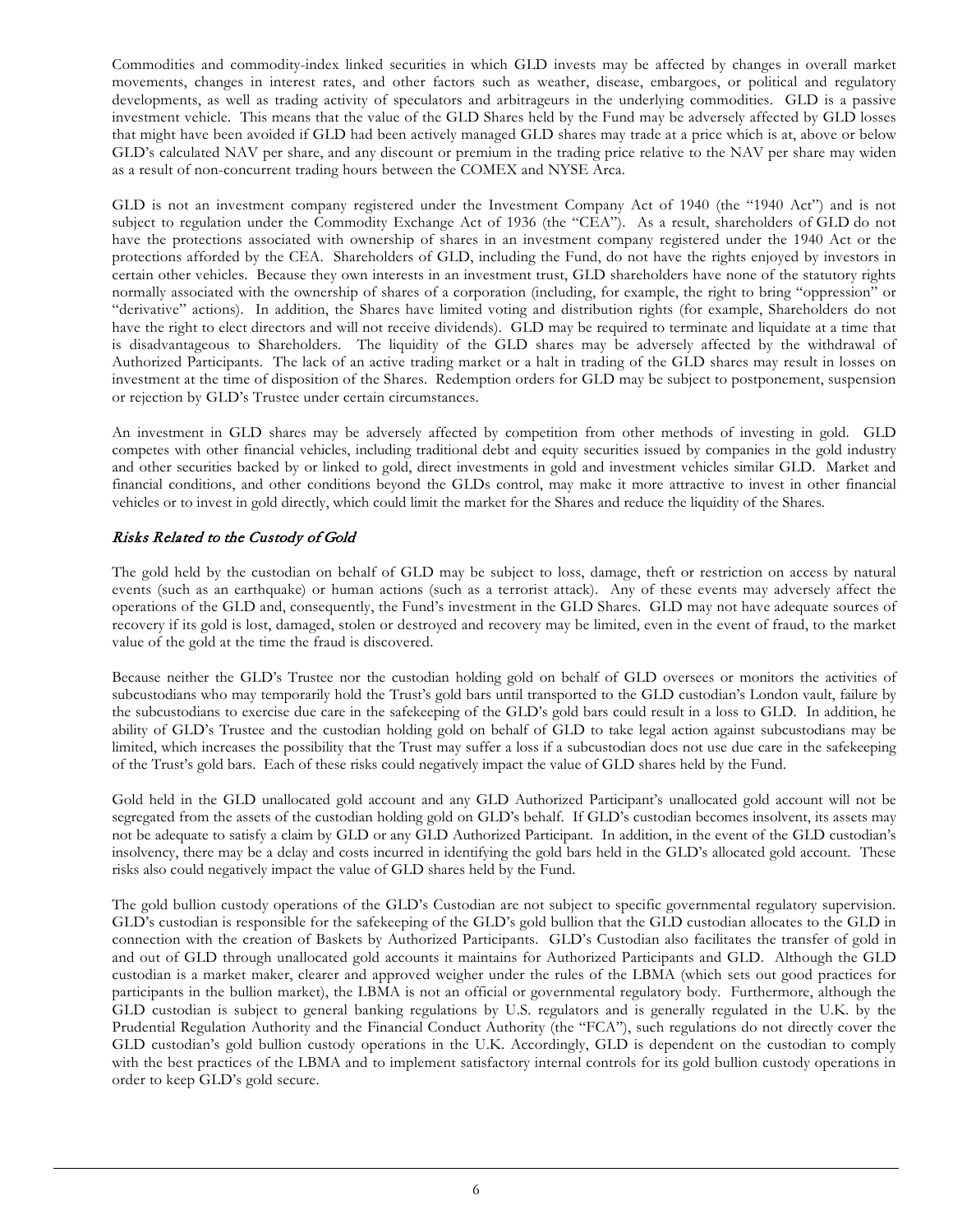**Investment Company Risk.** The 1940 Act and the Internal Revenue Code of 1986, as amended (the "IRC"), impose numerous constraints on the operations of registered investment companies, like the Fund. These restrictions may prohibit the Fund from making certain investments, thus potentially limiting its profitability. Moreover, failure to satisfy certain requirements required under the IRC may prevent the Fund from qualifying as a regulated investment company, thus requiring the Fund to pay unexpected taxes and penalties, which could be material. Additionally, when the Fund invests in another registered investment company such as an ETF the Fund will indirectly bear its proportionate share of any fees and expenses payable directly by the investment company. Therefore, the Fund will incur additional expenses, many of which are duplicative of the Fund's own operational expenses. In addition, the Fund will be affected by losses incurred by these investment companies and the level of risk arising from the investment practices of the investment companies. The Fund has no control over the investments made by these investment companies. ETFs are subject to additional risks such as the fact that their shares may trade at a market price above or below their net asset values ("NAV") or an active market may not develop.

Large-Capitalization Companies Risk. The Fund is subject to the risk that large-capitalization companies may underperform other segments of the equity market or the equity market as a whole. Larger, more established companies may be unable to respond quickly to new competitive challenges such as changes in technology and may not be able to attain the high growth rate of smaller companies, especially during extended periods of economic expansion. The Adviser defines large-capitalization stocks as generally having market capitalization over \$10 billion.

Limited Holdings Risk. Although the Fund is diversified, it may invest in a limited number of underlying ETFs. Investment in the securities of a limited number of issuers may expose the Fund to greater volatility, greater market risk and potentially greater market losses than if its investments were more broadly diversified in securities issued by a greater number of issuers. The Adviser may take substantial positions in the same security or groups of securities at the same time. This overlap in investments may subject the Fund to additional market risk and potentially greater market losses.

New Adviser/ New Subadviser Risk. Neither the Adviser nor the Subadviser has previously served as an adviser or a subadviser to a mutual fund or exchange-traded fund. As a result, there is no long-term track record against which an investor may judge the Adviser and/or the Subadviser. Also, it is possible the Adviser and/or the Subadviser may lack the resources and personnel necessary to implement the Fund's stated investment objective and therefore may not achieve the Fund's intended investment objective.

New Fund Risk.The Fund is newly formed, which may result in additional risk. There can be no assurance that the Fund will grow to an economically viable size, in which case the Fund may cease operations. In such an event, investors may be required to liquidate or transfer their investments at an inopportune time.

Portfolio Fund Investment Risks. The risks of the Fund will directly correspond to the risks of the underlying ETFs in which it invests. These risks will vary depending upon how the assets are allocated among the underlying ETFs.

Sector Focus Risk. The Adviser may allocate more of the Fund's investments to a particular sector or sectors in the market, including the following sectors: Communications Services, Consumer Discretionary, Consumer Staples, Energy, Financials, Health Care, Industrials, Materials, Real Estate, Technology and Utilities. If the Fund invests a significant portion of its total assets in a certain sector or certain sectors, its investment portfolio will be more susceptible to the financial, economic, business, and political developments that affect those sectors than a fund that is more diversified.

Communications Services Sector Risk. The Fund may be more affected by the performance of the communications services sector than a fund with less exposure to such sector. Communication services companies are particularly vulnerable to the potential obsolescence of products and services due to technological advancement and the innovation of competitors. Companies in the communications sector may also be affected by other competitive pressures, such as pricing competition, as well as research and development costs, substantial capital requirements and government regulation. Additionally, fluctuating domestic and international demand, shifting demographics and often unpredictable changes in consumer tastes can drastically affect a communication company's profitability. While all companies may be susceptible to network security breaches, certain companies in the communication services sector may be particular targets of hacking and potential theft of proprietary or consumer information or disruptions in service, which could have a material adverse effect on their businesses.

Consumer Discretionary Sector Risk. The success of consumer product manufacturers and retailers is tied closely to the performance of the overall domestic and global economy, interest rates, competition and consumer confidence. Success depends heavily on disposable household income and consumer spending. Also, companies in the consumer discretionary sector may be subject to severe competition, which may have an adverse impact on their profitability relative to other sectors. Changes in demographics and consumer tastes can also affect the demand for, and success of, consumer products and services in the marketplace.

Consumer Staples Sector Risk. Consumer staples companies are subject to government regulation affecting their products which may negatively impact such companies' performance. For instance, government regulations may affect the permissibility of using various food additives and production methods of companies that make food products, which could affect company profitability. Also, the success of food, beverage, household and personal product companies may be strongly affected by consumer interest, marketing campaigns and other factors affecting supply and demand, including performance of the overall domestic and global economy, interest rates, competition and consumer confidence and spending.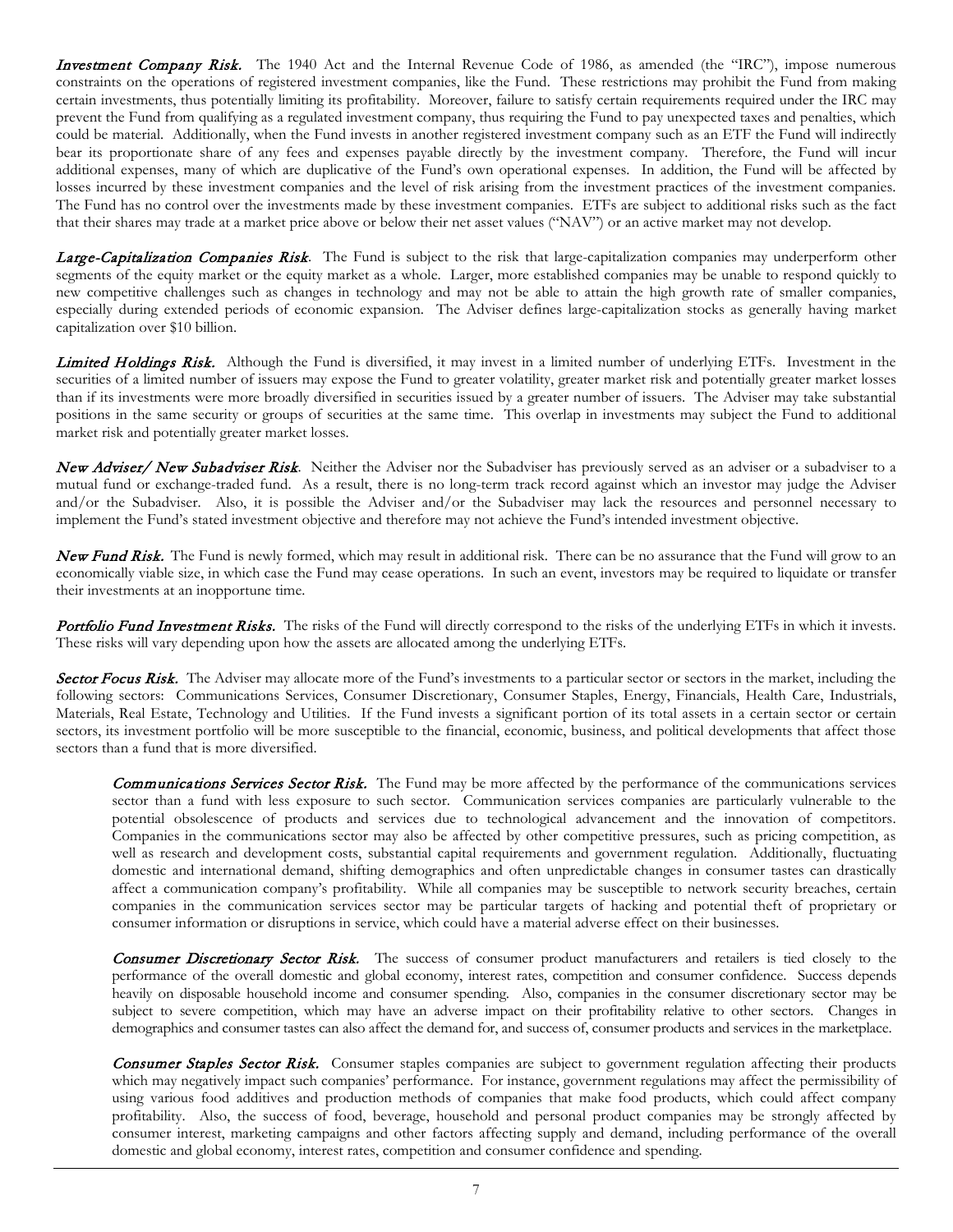**Energy Sector Risk.** Issuers in energy-related industries can be significantly affected by fluctuations in energy prices and supply and demand of energy fuels. Markets for various energy-related commodities can have significant volatility, and are subject to control or manipulation by large producers or purchasers. Companies in the energy sector may need to make substantial expenditures, and to incur significant amounts of debt, in order to maintain or expand their reserves. Oil and gas exploration and production can be significantly affected by natural disasters as well as changes in exchange rates, interest rates, government regulation, world events and economic conditions. These companies may be at risk for environmental damage claims.

Financial Sector Risk. Financial services companies are subject to extensive governmental regulation which may limit both the amounts and types of loans and other financial commitments they can make, the interest rates and fees they can charge, the scope of their activities, the prices they can charge and the amount of capital they must maintain. Profitability is largely dependent on the availability and cost of capital funds and can fluctuate significantly when interest rates change or due to increased competition. In addition, deterioration of the credit markets generally may cause an adverse impact in a broad range of markets, including U.S. and international credit and interbank money markets generally, thereby affecting a wide range of financial institutions and markets.

Health Care Sector Risk. The health care sector may be affected by government regulations and government health care programs, restrictions on government reimbursement for medical expenses, increases or decreases in the cost of medical products and services and product liability claims, among other factors. Many health care companies are: (i) heavily dependent on patent protection and intellectual property rights and the expiration of a patent may adversely affect their profitability; (ii) subject to extensive litigation based on product liability and similar claims; and (iii) subject to competitive forces that may make it difficult to raise prices and, in fact, may result in price discounting. Many health care products and services may be subject to regulatory approvals. The process of obtaining such approvals may be long and costly, and delays or failure to receive such approvals may negatively impact the business of such companies.

Industrial Sector Risk. Industrial companies are affected by supply and demand both for their specific product or service and for industrial sector products in general. Government regulation, world events, exchange rates and economic conditions, technological developments and liabilities for environmental damage and general civil liabilities will likewise affect the performance of these companies. Transportation securities, a component of the industrial sector, are cyclical and have occasional sharp price movements which may result from changes in the economy, fuel prices, labor agreements and insurance costs. Aerospace and defense companies, another component of the industrial sector, can be significantly affected by government spending policies because companies involved in this industry rely, to a significant extent, on U.S. and foreign government demand for their products and services. Thus, the financial condition of, and investor interest in, such companies are heavily influenced by governmental spending policies which are typically under pressure from efforts to control the U.S. (and other) government budgets.

Materials Sector Risk. Many materials companies are significantly affected by the level and volatility of commodity prices, exchange rates, import controls, worldwide competition, environmental policies and consumer demand. At times, worldwide production of industrial materials has exceeded demand as a result of over-building or economic downturns, leading to poor investment returns or losses. Other risks may include liabilities for environmental damage and general civil liabilities, depletion of resources, and mandated expenditures for safety and pollution control. The materials sector may also be affected by economic cycles, technical progress, labor relations, and government regulations.

Real Estate Sector Risk**.** An investment in a real estate company may be subject to risks similar to those associated with direct ownership of real estate, including, by way of example, the possibility of declines in the value of real estate, losses from casualty or condemnation, and changes in local and general economic conditions, supply and demand, interest rates, environmental liability, zoning laws, regulatory limitations on rents, property taxes, and operating expenses. Some real property companies have limited diversification because they invest in a limited number of properties, a narrow geographic area, or a single type of property.

**Technology Sector Risk.** Market or economic factors impacting technology companies and companies that rely heavily on technological advances could have a major effect on the value of the Fund's investments in this sector. The value of stocks of technology companies and companies that rely heavily on technology is particularly vulnerable to rapid changes in technology product cycles, rapid product obsolescence, government regulation and competition, both domestically and internationally, including competition from foreign competitors with lower production costs. Stocks of technology companies and companies that rely heavily on technology, especially those of smaller, less-seasoned companies, tend to be more volatile than the overall market. Technology companies are heavily dependent on patent and intellectual property rights, the loss or impairment of which may adversely affect profitability. Additionally, companies in the technology sector may face dramatic and often unpredictable changes in growth rates and competition for the services of qualified personnel.

Utilities Sector Risk. Investments in the utilities sector at times may be limited to a relatively small number of issuers. Such investments may therefore be subject to greater risks and market fluctuations than a portfolio representing a broader range of industries. As an example of these risks, companies in the gas and electric utilities industries have experienced substantial changes in the amount and type of regulation at the state and federal levels. While creating opportunities for some companies, it also has increased uncertainty for others with respect to future revenues and earnings. This trend may continue for some time and increased share price volatility may result. In addition, utilities companies may be significantly affected by government regulation, supply and demand of services or fuel, availability of financing, tax laws and regulations and environmental issues.

Underlying ETFs Expense Risk. The underlying ETFs have management and other expenses. The Fund will bear its pro rata portion of these expenses and therefore the Fund's expenses may be higher than if it invested directly in securities.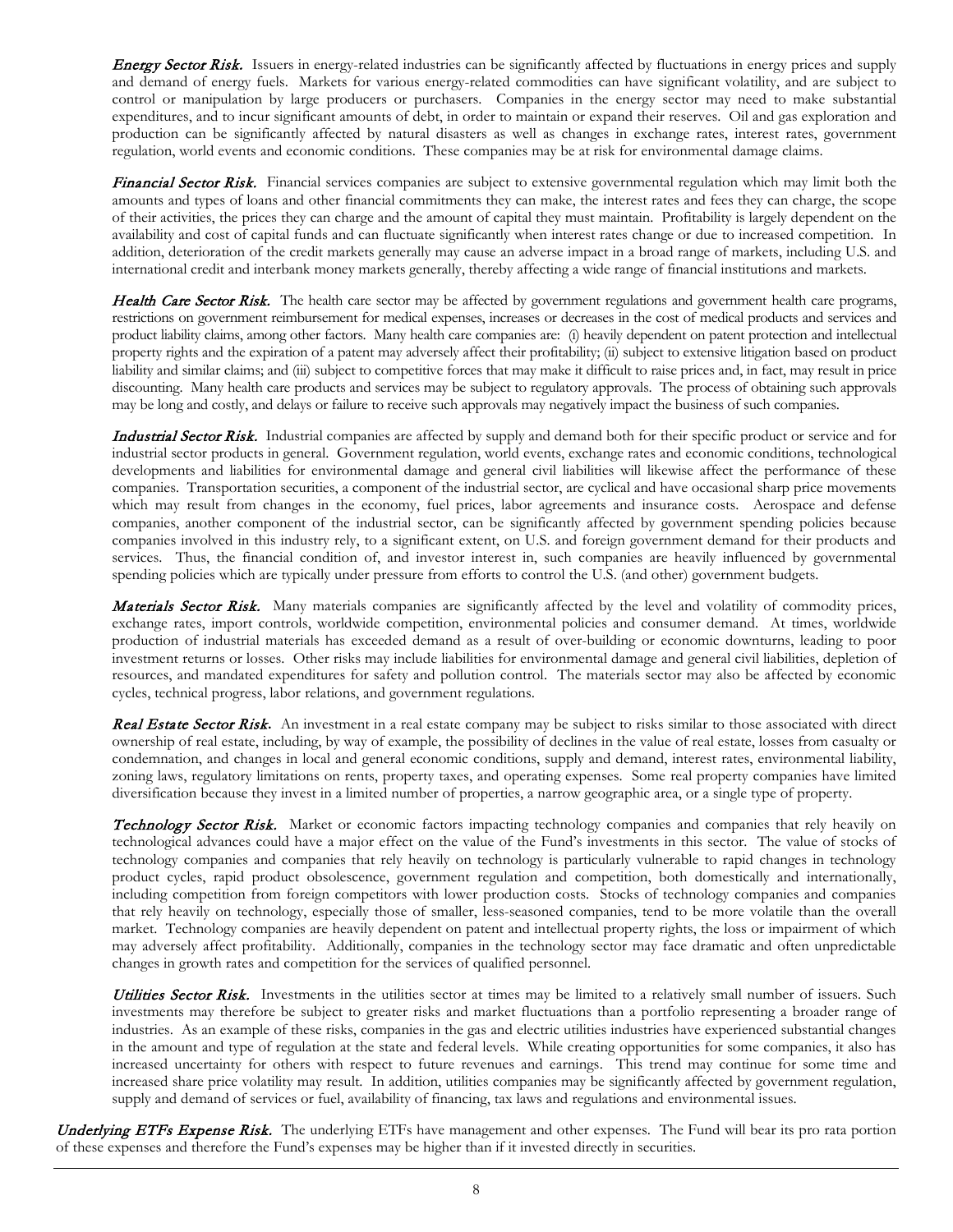## <span id="page-11-0"></span>**Performance**

The Fund has yet to commence operations as of the date of this Prospectus. Annual return information will be incorporated once the Fund has operated for a full calendar year and will include charts that show annual total returns, highest and lowest quarterly returns and average annual total returns (before and after taxes) compared to a benchmark index selected for the Fund. The Fund's past performance (before and after taxes) is not necessarily an indication of how the Fund will perform in the future. Visit www.fairleadfunds.com for current performance information.

#### <span id="page-11-1"></span>Investment Adviser, Subadviser and Portfolio Managers

The Fund's investment adviser is Cary Street Partners Asset Management LLC (the "Adviser" or "Cary Street").

The Fund's subadviser is Fairlead Strategies, LLC (the "Subadviser" or "Fairlead").

The Subadviser is primarily responsible for the day-to-day portfolio management of the Fund. Katie Stockton, CMT®, serves as the portfolio manager of the Fund. Ms. Stockton is the Managing Partner and Chief Compliance Officer of the Subadviser. Ms. Stockton has been managing the Fund since its inception in March 2022.

## <span id="page-11-2"></span>Purchase and Sale of Shares

The Fund only offers and redeems Shares on a continuous basis at NAV in large blocks of Shares ("Creation Units") or multiples thereof, which only authorized participants (typically, broker-dealers) may purchase or redeem. Generally, Creation Units are offered and redeemed on an in-kind basis. The Fund generally issues and redeems Creation Units in exchange for a portfolio of securities closely approximating the holdings of the Fund (the "Deposit Securities") and/or a designated amount of U.S. cash (including any portion of the Deposit Securities for which cash may be substituted). The Fund may, in certain circumstances, offer Creation Units partially or solely for cash. Creation and redemption baskets may differ and the Fund will accept "custom baskets" in accordance with the requirements of Rule 6c-11 under the 1940 Act. Additional information regarding custom baskets is contained in the Fund's Statement of Additional Information ("SAI").

Individual Shares (rather than Creation Units) of the Fund may only be purchased and sold on a national securities exchange through a broker or dealer at market price. You may purchase and sell individual Fund Shares on NYSE Arca, Inc. (the "Exchange") through your financial institution on each day that the Exchange is open for business ("Business Day"). Because Fund Shares trade at market prices rather than at their NAV, Shares may trade at a price greater than NAV (premium) or less than NAV (discount). When buying or selling Fund Shares in the secondary market, you may incur costs attributable to the difference between the highest price a buyer is willing to pay to purchase Fund Shares (bid) and the lowest price a seller is willing to accept for Fund Shares (ask) (the "bid-ask spread"). Recent information regarding the Fund's NAV, market price, premiums and discounts, and bid-ask spreads is available at www.fairleadfunds.com.

## <span id="page-11-3"></span>Tax Information

The Fund's distributions are taxable as ordinary income or capital gains, except when your investment is through a tax deferred account such as an Individual Retirement Account ("IRA") or you are a tax-exempt investor. Distributions on investments made through tax-deferred arrangements may be taxed later upon withdrawal of assets from those accounts.

## <span id="page-11-4"></span>Payments to Broker-Dealers and Other Financial Intermediaries

If you purchase the Fund through a broker-dealer or other financial intermediary (such as a bank), the Fund and its related companies may pay the intermediary for the sale of Fund Shares and related services. These payments may create a conflict of interest by influencing the broker-dealer or other intermediary and your salesperson to recommend the Fund over another investment. Ask your salesperson or visit your financial intermediary's web site for more information.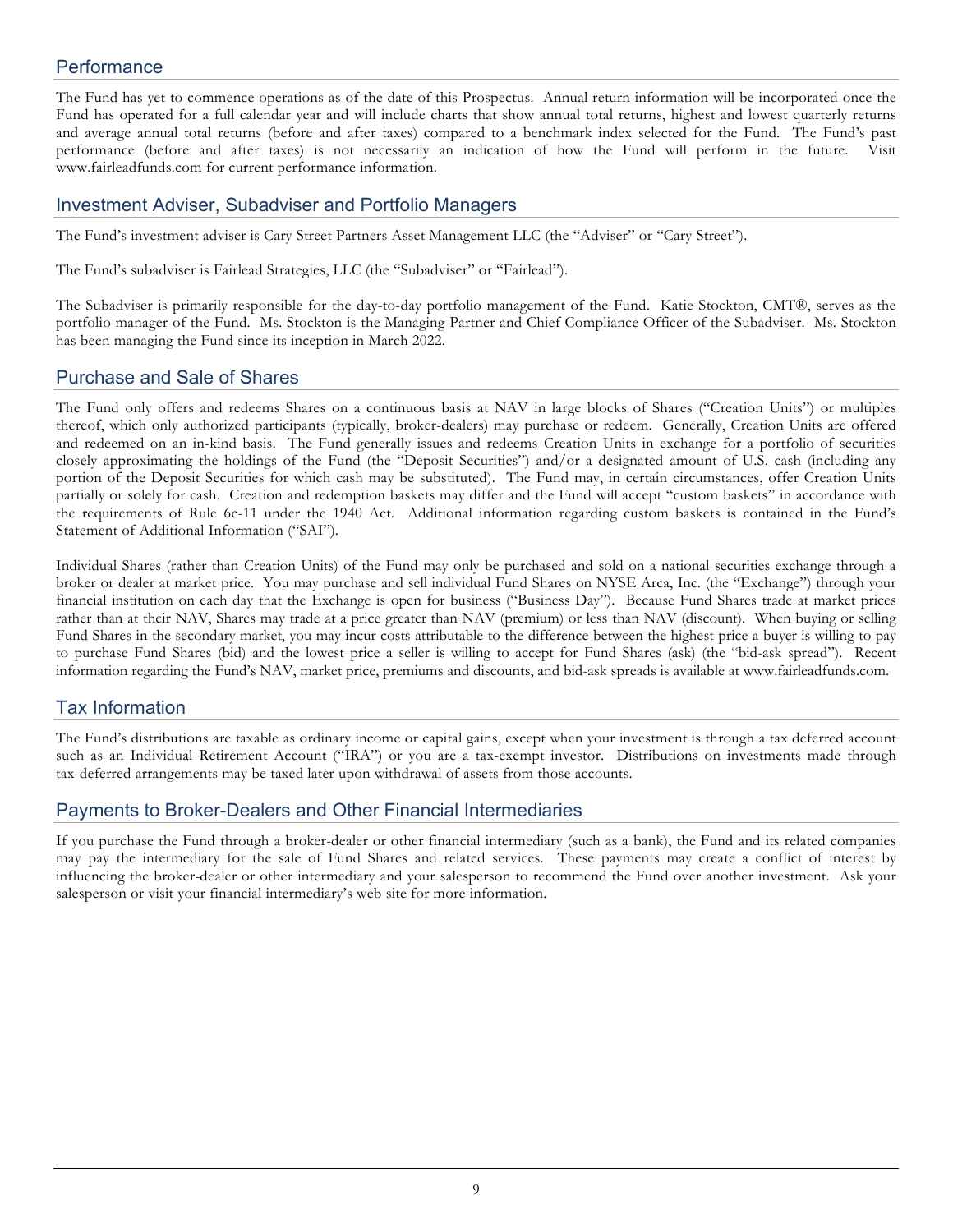## <span id="page-12-1"></span><span id="page-12-0"></span>Investment Objective

As its investment objective, the Fund seeks capital appreciation with limited drawdowns. **There is no assurance that the Fund will meet its investment objective.** 

The Fund's investment objective is non-fundamental and may be changed by the Board upon 60 days' notice to shareholders without shareholder approval.

## <span id="page-12-2"></span>Additional Information About the Fund's Principal Investment Strategies

Please see the Fund's "Principal Investment Strategies" section under "Summary Information" for a complete discussion of the Fund's principal investment strategies. The following is additive to the information provided in that section.

Sell-Discipline. The Subadviser's sell discipline is inherent to the model, which reduces exposure when the sector ETFs no longer pass the filters.

Portfolio Risk Management. The Adviser's strategies to manage portfolio risk are also inherent in its model through its "risk-on" and "risk-off" sector positioning.

The Fund's principal investment strategies and other policies may also be changed by the Board without shareholder approval, except as otherwise indicated in this Prospectus or in the SAI.

## <span id="page-12-3"></span>Information About the Fund's Non-Principal Strategies

The Fund may also invest in various types of securities and engage in various investment techniques which are not the principal focus of the Fund. Some of these are described below and others are not described in this Prospectus. These other securities, techniques and practices, together with their associated risks, are described in the SAI, which you may obtain free of charge by contacting the Distributor (see the back cover of this Prospectus for the address and phone number).

Temporary Defensive Positions**.** The Fund may in unusual circumstances take temporary defensive positions that are inconsistent with their principal investment strategies. If the Adviser believes a temporary defensive position is warranted in view of market conditions, the Funds may hold cash or invest up to 100% of their assets in high-quality short-term government or corporate obligations, money market instruments or shares of money market mutual funds. Taking a temporary defensive position may prevent the Fund from achieving its investment objective.

Borrowing**.** The Fund will not borrow money, except to the extent permitted by the 1940 Act to meet redemptions and only up to 10% of the Fund's net assets.

Securities Lending. The Fund will not lend its portfolio securities.

## <span id="page-12-4"></span>Additional Information About Risks

The following section provides additional information regarding certain of the principal risks identified under "Principal Investment Risks" in the Fund's Summary along with additional risk information. The Fund's SAI contains more detailed information about the Fund's investment policies and risks.

## <span id="page-12-5"></span>Principal Investment Risks

The value of an investment in the Fund will fluctuate and is subject to investment risks, which means investors could lose money. An investment in the Fund is not insured or guaranteed by the Federal Deposit Insurance Corporation or any other government agency. There is no assurance that the Fund will achieve its investment objective. It is possible to lose money on an investment in the Fund.

The first five risks are presented in an order that reflects the Adviser's current assessment of relative importance, but this assessment could change over time as the Fund's portfolio changes or in light of changes in the market or the economic environment, among other things. The remaining risks are presented in alphabetical order to facilitate your ability to find particular risks and compare them with the risk of other funds. The Fund is not required to and will not update this Prospectus solely because its assessment of the relative importance of the principal risks of investing in the Fund changes. Each risk summarized below is considered a "principal risk" of investing in the Fund, regardless of the order in which it appears.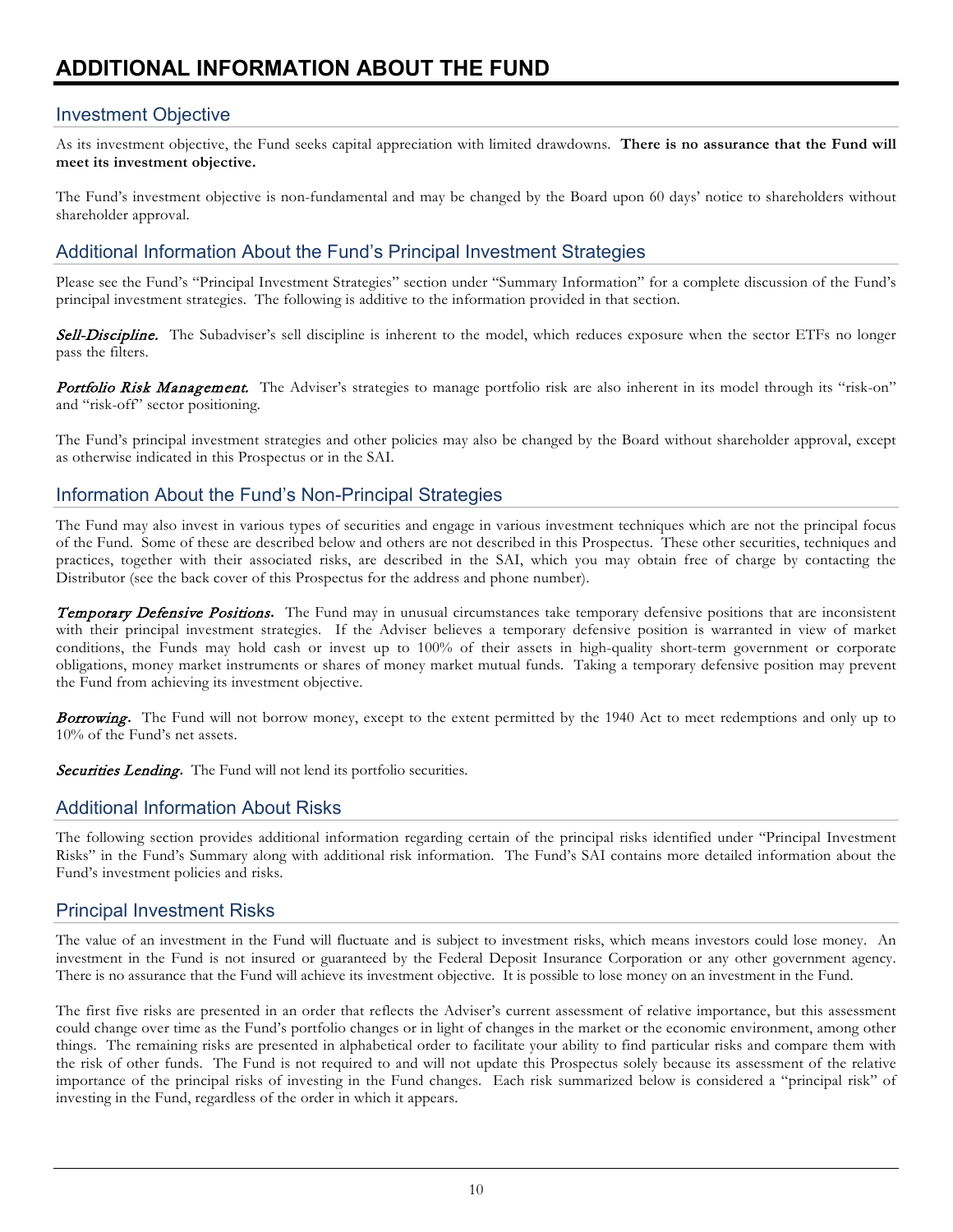Market Risk. Markets can decline in value sharply and unpredictably. The increasing interconnectivity between global economies and financial markets increases the likelihood that events or conditions in one region or financial market may adversely impact issuers in a different country, region, or financial market. Securities in the Fund's portfolio may underperform due to inflation (or expectations for inflation), interest rates, global demand for particular products or resources, natural disasters, pandemics, epidemics, terrorism, regulatory events and governmental or quasi-governmental actions. The occurrence of global events similar to those in recent years may result in market volatility and may have long term effects on the U.S. financial market. The current novel coronavirus (COVID-19) global pandemic and the aggressive responses taken by many governments, including closing borders, restricting international and domestic travel, and the imposition of prolonged quarantines or similar restrictions, as well as the forced or voluntary closure of, or operational changes to, many retail and other businesses, has had negative impacts, and in many cases severe negative impacts, on the U.S. financial market. It is not known how long such impacts, or any future impacts of other significant events described above, will or would last, but there could be a prolonged period of global economic slowdown, which may impact your Fund investment. Therefore, the Fund could lose money over short periods due to short-term market movements and over longer periods during more prolonged market downturns. During a general market downturn, multiple asset classes may be negatively affected. Changes in market conditions and interest rates can have the same impact on all types of securities and instruments. In times of severe market disruptions, you could lose your entire investment.

**Equity Securities Risk.** The value of the equity securities in which the Fund invests may fall due to general market and economic conditions, perceptions regarding the industries in which the issuers of securities the Fund holds participate or factors relating to specific companies in which the Fund invests. These can include stock movements, purchases or sales of securities by the Fund, government policies, litigation and changes in interest rates, inflation, the financial condition of the securities' issuer or perceptions of the issuer, or economic conditions in general or specific to the issuer. Equity securities may also be particularly sensitive to general movements in the stock market, and a decline in the broader market may affect the value of the Fund's equity investments.

**Momentum Investing Risk.** The Fund employs a "momentum" style of investing that emphasizes selecting sector ETFs that have had higher recent price performance compared to other sector ETFs. Price performance is the rate at the which the price of a security has increased or decreased over a specified time frame. Rankings for the ETFs in which the Fund invests are based on how fast prices have changed in percentage terms. ETFs in the Fund's investment universe with the highest percentage increases in recent history are favored for investment by the Fund. Momentum can change quickly and sector ETFs that previously exhibited high momentum characteristics may not experience positive momentum or may experience more volatility than the market as a whole. If momentum shifts quickly, the Fund can incur losses. The Fund uses a variety of well-established technical indicators including trend (also known as price momentum) and overbought/oversold indicators. An oversold reading from an indicator suggests that a security has fallen to a point where selling pressure may alleviate, and the trend may reverse (i.e., an oversold bounce). On the other hand, an overbought reading suggests that a security has risen to a point where buying pressure may dissipate and be overwhelmed by selling pressure. The portfolio management team will continually monitor the effectiveness of these indicators and adjust the system if required. In addition, there may be periods when the momentum style of investing is out of favor and the investment performance of the Fund may suffer.

Active Management Risk. As an actively-managed ETF, the Fund is subject to management risk. The ability of the Adviser to successfully implement the Fund's investment strategies will significantly influence the Fund's performance. The success of the Fund will depend in part upon the skill and expertise of certain key personnel of the Adviser, and there can be no assurance that any such personnel will be successful.

**Issuer Risk.** Because the Fund may invest in approximately 5 to 8 sector ETF issuers and up to 3 defensive ETF issuers (gold and U.S. Treasuries), it is subject to the risk that the value of the Fund's portfolio may decline due to a decline in value of the equity securities of particular ETF issuers or the value or fixed income and other investments held by the defensive ETFs. The value of an issuer's securities may decline for reasons directly related to the issuer, such as management performance and reduced demand for the ETF issuer.

Authorized Participant Concentration Risk. Only an authorized participant may engage in creation or redemption transactions directly with the Fund. The Fund has a limited number of intermediaries that act as authorized participants, and none of these authorized participants are or will be obligated to engage in creation or redemption transactions. To the extent that these intermediaries exit the business or are unable to or choose not to proceed with creation and/or redemption orders with respect to the Fund and no other authorized participant is able to step forward to create or redeem, Fund Shares may be more likely to trade at a discount to NAV and possibly face trading halts and/or delisting. This risk may be more pronounced in volatile markets, potentially where there are significant redemptions in ETFs generally.

Cash and Cash Equivalents Risk. When the Fund's assets are allocated to cash or cash equivalents, the Fund's potential for gain during a market upswing may be limited and there is a possibility that the cash account will not be able to keep pace with inflation. Cash equivalents include shares in money market funds that invest in short-term, high-quality instruments, the value of which generally are tied to changes in interest rates. Cash equivalents are not guaranteed as to principal or interest, and the Fund could lose money through these investments.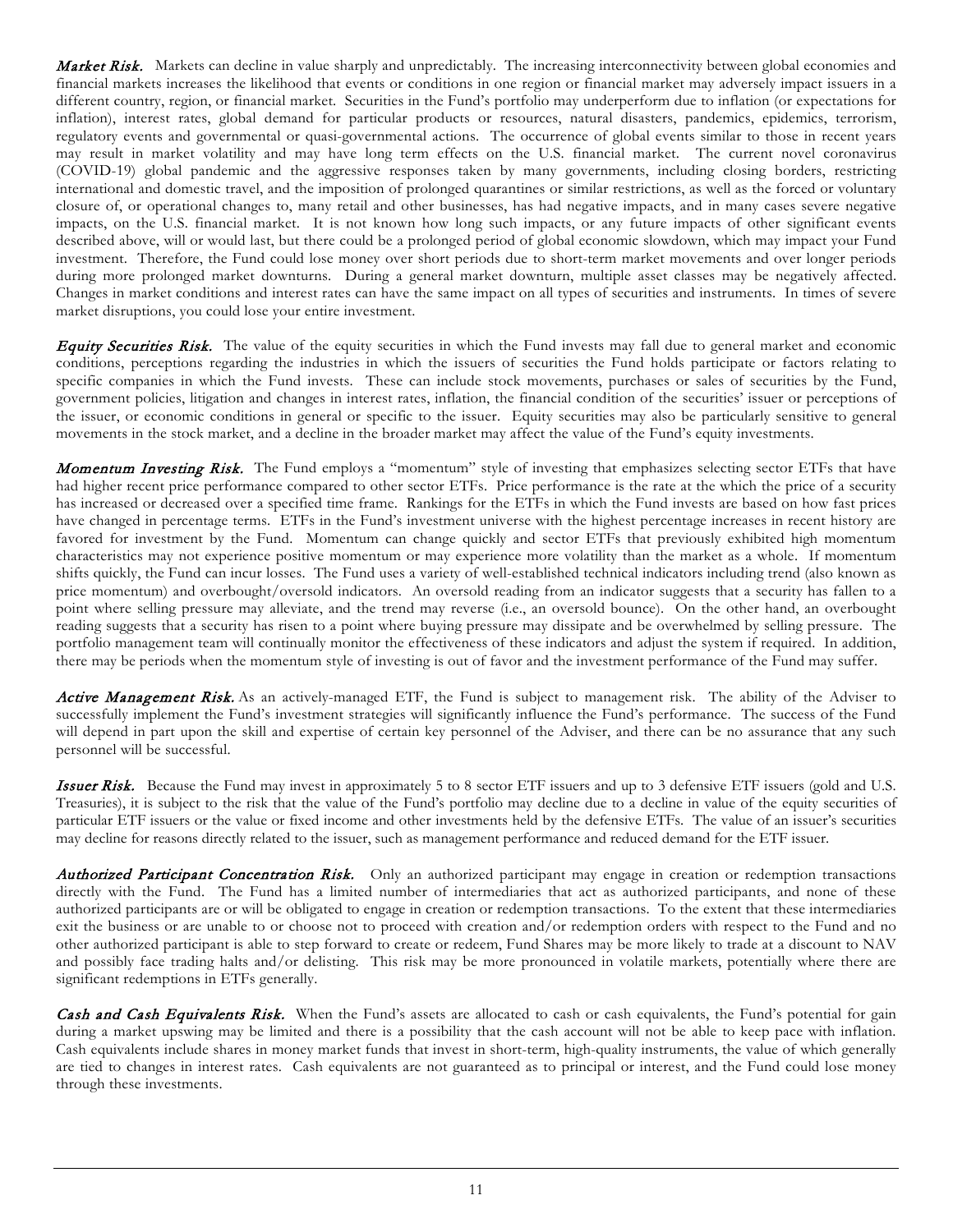Cash Transactions Risk. Unlike certain ETFs, the Fund, in addition to effecting creations and redemptions in-kind, may effect creations and redemptions in cash or partially in cash. To the extent that it effects creations and redemptions in cash or partially in cash, the Fund may be required to sell portfolio securities and subsequently recognize gains on such sales that the Fund might not have recognized if it were to distribute portfolio securities exclusively in-kind. As such, investments in Shares may be less tax-efficient than an investment in an ETF that distributes portfolio securities entirely in-kind.

**Equity Securities Risk.** The value of the equity securities in which the Fund invests may fall due to general market and economic conditions, perceptions regarding the industries in which the issuers of securities the Fund holds participate or factors relating to specific companies in which the Fund invests. These can include stock movements, purchases or sales of securities by the Fund, government policies, litigation and changes in interest rates, inflation, the financial condition of the securities' issuer or perceptions of the issuer, or economic conditions in general or specific to the issuer. Equity securities may also be particularly sensitive to general movements in the stock market, and a decline in the broader market may affect the value of the Fund's equity investments.

ETF Provider Risk. The Adviser intends to purchase ETFs from within the State Street series of SPDR® ETFs. This may present a conflict of interest by creating an incentive as the Adviser selects ETFs from only one family of ETFs when other ETFs may also be considered suitable for investment purposes within the Fund's investment strategy. While the Adviser has determined the State Street series of SPDR® ETFs provides appropriate investment opportunities across the various sectors to deploy its asset allocation strategy, ETFs within the State Street series of SPDR® ETFs may have management fees or expenses that are higher than alternative ETFs the portfolio managers might have selected or may have performance returns that are lower than alternative ETFs the portfolio managers might have selected. The Adviser will select ETFs for inclusion in the portfolio in accordance with its fiduciary duty to shareholders.

ETF Shares Trading Risk. ETF Shares are listed for trading on the Exchange and are bought and sold in the secondary market at market prices. The Fund faces numerous trading risks, including disruptions to the creation and redemption processes of the Fund, losses from trading in secondary markets, the existence of extreme market volatility or potential lack of an active trading market for Shares due to market stress, which may result in Shares trading at a significant premium or discount to their NAV. Although the Shares of the Fund are listed for trading on the Exchange, there can be no assurance that an active trading market for such Shares will develop or be maintained. Further, secondary markets may be subject to irregular trading activity and wide bid-ask spreads (which may be especially pronounced for smaller funds). Trading in Shares on the Exchange may be halted due to market conditions or for reasons that, in the view of the Exchange, make trading in Shares inadvisable. In addition, trading in Shares on the Exchange is subject to trading halts caused by extraordinary market volatility pursuant to the Exchange's "circuit breaker" rules. The market prices of ETF Shares are expected to fluctuate, in some cases materially, in response to changes in the Fund's NAV, the intraday value of the Fund's holdings and supply and demand for Shares. The Adviser cannot predict whether Shares will trade above, below or at their NAV. Disruptions to creations and redemptions, the existence of significant market volatility or potential lack of an active trading market for the Shares (including through a trading halt), as well as other factors, may result in the Shares trading significantly above (at a premium) or below (at a discount) to NAV or to the intraday value of the Fund's holdings. During such periods, you may incur significant losses if you sell your Shares. ETFs are also subject to risk similar to those of stocks, including those regarding short-selling and margin account maintenance. Frequent trading of ETFs could significantly increase commissions and other costs such that they may offset any savings from low fees or costs. There can be no assurance that the requirements of the Exchange necessary to maintain the listing of the Fund will continue to be met or will remain unchanged. The Fund may have difficulty maintaining its listing on the Exchange in the event the Fund's assets are small or the Fund does not have enough shareholders.

Fixed Income Securities Risk. The Fund's investments in Treasury ETF's will be subject to the following risks.

**Income Risk.** The Fund's income may decline if interest rates fall. This decline in income can occur because the Fund may subsequently invest in lower yielding bonds as bonds in its portfolio mature, are near maturity or are called, bonds in the Underlying Index are substituted, or the Fund otherwise needs to purchase additional bonds.

Interest Rate Risk. During periods of very low or negative interest rates, the Fund may be unable to maintain positive returns or pay dividends to Fund shareholders. Very low or negative interest rates may magnify interest rate risk. Changing interest rates, including rates that fall below zero, may have unpredictable effects on markets, result in heightened market volatility and detract from the Fund's performance to the extent the Fund is exposed to such interest rates. Additionally, under certain market conditions in which interest rates are low and the market prices for portfolio securities have increased, the Fund may have a very low or even negative yield. A low or negative yield would cause the Fund to lose money in certain conditions and over certain time periods. An increase in interest rates will generally cause the value of securities held by the Fund to decline, may lead to heightened volatility in the fixed-income markets and may adversely affect the liquidity of certain fixed-income investments, including those held by the Fund. The historically low interest rate environment heightens the risks associated with rising interest rates.

U.S. Treasury Obligations Risk. U.S. Treasury obligations may differ from other securities in their interest rates, maturities, times of issuance and other characteristics and may provide relatively lower returns than those of other securities. Similar to other issuers, changes to the financial condition or credit rating of the U.S. government may cause the value of the Fund's U.S. Treasury obligations to decline.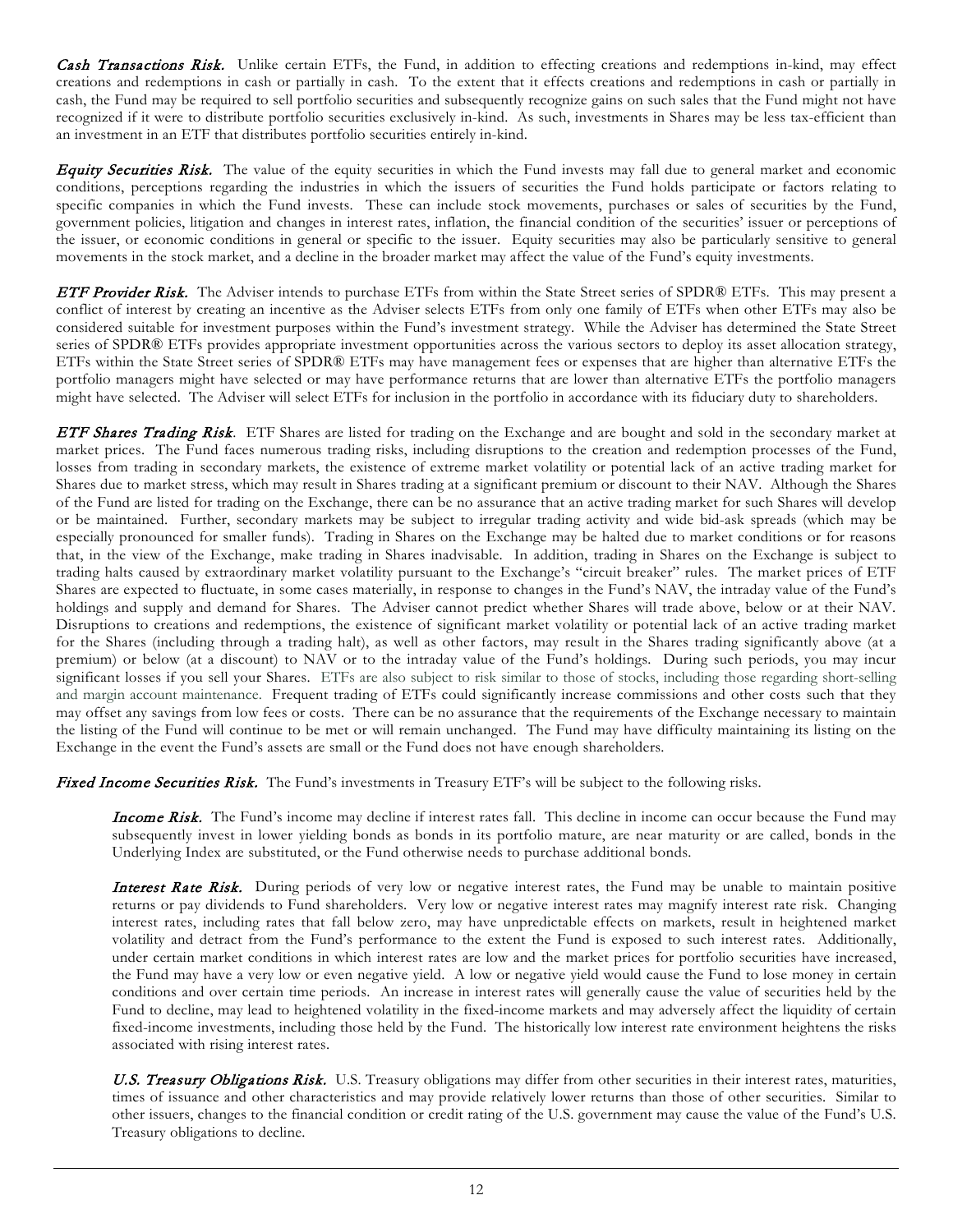Fund of Funds Risk. The Fund is subject to the performance of the underlying ETF Shares in which it invests. Because the Fund invests its assets in shares of the underlying ETFs, the Fund indirectly owns the investments made by the underlying ETFs. By investing in the Fund, therefore, you indirectly assume the same types of risks as investing directly in the underlying ETF Shares. The Fund's investment performance is affected by each underlying ETF's investment performance, and the Fund's ability to achieve its investment objective depends, in large part, on each underlying ETF's ability to meet its investment objective. In addition, Fund shareholders indirectly bear the expenses charged by the underlying ETFs. The Fund's risks include the underlying ETF's principal risks.

Gold ETF Risks. The Fund's investments in the SPDR® Gold Trust (GLD) will be subject to the following risks:

#### Risks Related to Gold

Companies involved in commodity-related businesses such as gold may be subject to greater volatility than investments in companies involved in more traditional businesses. This is because the value of companies in commodity-related businesses may be affected by overall market movements and other factors affecting the value of a particular industry or commodity, such as weather, disease, embargoes, or political and regulatory developments. The prices of commodities such as gold may move in different directions than investments in traditional equity and debt securities when the value of those traditional securities is declining due to adverse economic conditions. As an example, during periods of rising inflation, debt securities have historically tended to decline in value due to the general increase in the prevailing interest rates. Conversely, during those same periods, the prices of certain commodities, such as oil, gold and other metals, have historically tended to increase. However, there can be no guarantee of such performance in the future.

Crises may motivate large-scale sales of gold which could decrease the price of gold and adversely affect an investment in GLD Shares. For example, the 2008 financial crisis resulted in significant sales of gold by individuals which depressed the price of gold. The possibility of large-scale distress sales of gold in times of crisis may have a negative impact on the price of gold and adversely affect the Fund's investment in the GLD Shares.

Substantial sales of gold by the official sector, consisting of central banks, other governmental agencies and international organizations that buy, sell and hold gold as part of their reserve assets could adversely affect the Fund's investment in GLD Shares. The official sector holds a significant amount of gold, most of which is static, meaning that it is held in vaults and is not bought, sold, leased or swapped or otherwise mobilized in the open market. In the event that future economic, political or social conditions or pressures require members of the official sector to liquidate their gold assets all at once or in an uncoordinated manner, the demand for gold might not be sufficient to accommodate the sudden increase in the supply of gold to the market. Consequently, the price of gold could decline significantly, which would adversely affect the Fund's investment in GLD Shares. The price of gold may also be affected by the sale of gold by exchange traded funds or other exchange traded vehicles tracking gold markets. To the extent existing exchange traded funds tracking gold markets represent a significant proportion of demand for physical gold bullion, large redemptions of the securities of these ETFs could negatively affect physical gold bullion prices and the price of GLD Shares in which the Fund invests.

The value of the gold held by GLD is determined using the LBMA (London Bullion Market Association) Gold Price PM, which is based on the LBMA daily afternoon auction. Potential discrepancies in the calculation of the LBMA Gold Price PM, as well as any future changes to the LBMA Gold Price PM, could impact the value of the gold held by GLD and could have an adverse effect on the value of the Fund's investments in GLD. In the event that the LBMA Gold Price PM does not prove to be an accurate benchmark, and the LBMA Gold Price PM varies materially from the price determined by other mechanisms, the Net Asset Value of GLD and the value of the Fund's investment in GLD Shares could be adversely impacted. Any future developments in the benchmark, to the extent they have a material impact on the LBMA Gold Price PM, could also adversely impact GLD's Net Asset Value and the value of the Fund's investment in the GLD Shares.

Risks Related to GLD Shares. GLD shares trade like stocks, are subject to investment risk and will fluctuate in market value. The value of GLD shares relates directly to the value of the gold held by GLD (less its expenses), and fluctuations in the price of gold could materially and adversely affect the Fund's investment in the GLD shares. The price received upon the sale of the shares, which trade at market price, may be more or less than the value of the gold represented by them. GLD does not generate any income, and as GLD regularly sells gold to pay for its ongoing expenses, the amount of gold represented by each Share will decline over time to that extent.

Commodities and commodity-index linked securities in which GLD invests may be affected by changes in overall market movements, changes in interest rates, and other factors such as weather, disease, embargoes, or political and regulatory developments, as well as trading activity of speculators and arbitrageurs in the underlying commodities.

GLD is a passive investment vehicle. This means that the value of the GLD Shares held by the Fund may be adversely affected by GLD losses that might have been avoided if GLD had been actively managed. GLD shares may trade at a price which is at, above or below GLD's calculated NAV per share, and any discount or premium in the trading price relative to the NAV per share may widen as a result of non-concurrent trading hours between the COMEX and NYSE Arca.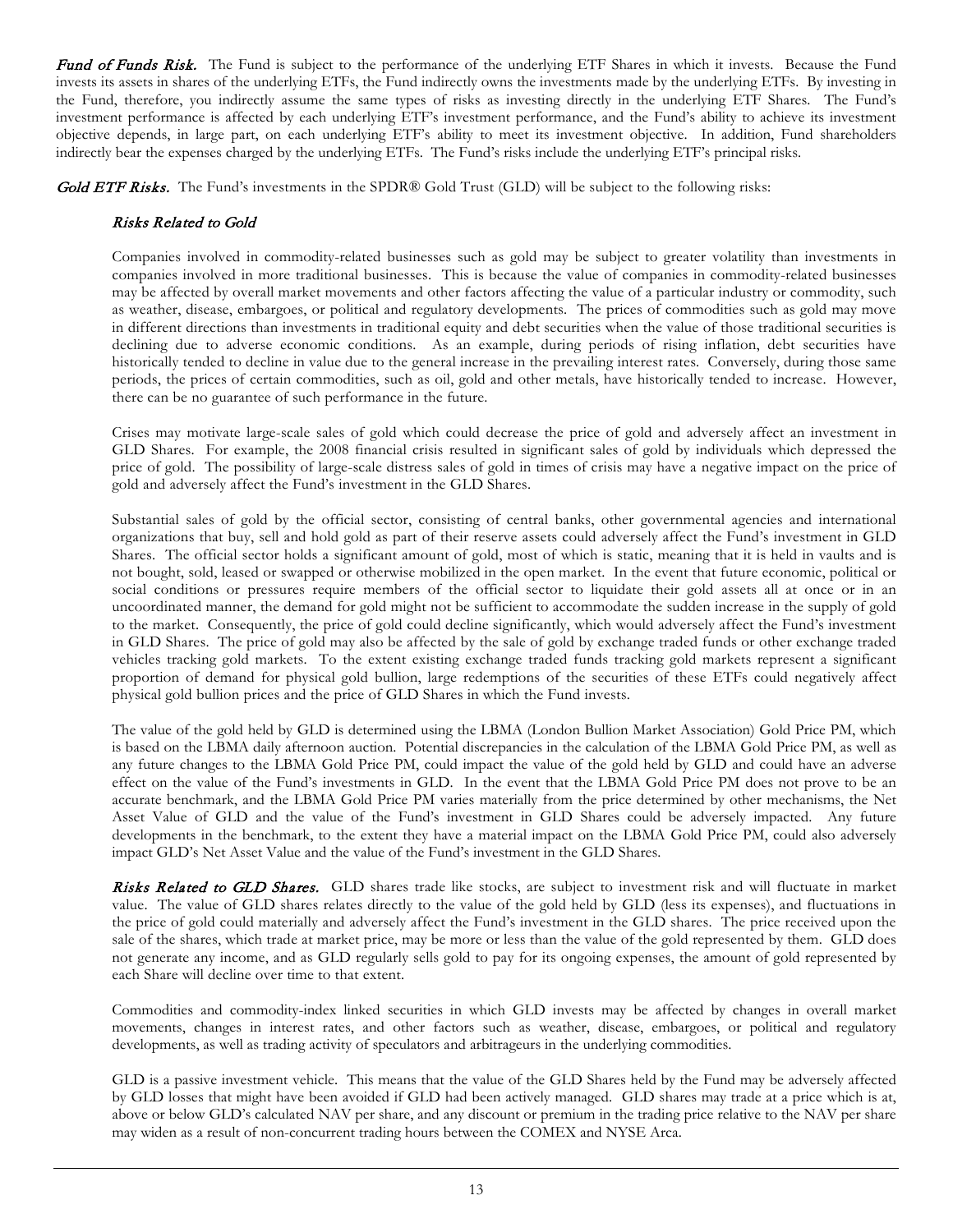GLD is not an investment company registered under the 1940 Act and is not subject to regulation under the Commodity Exchange Act of 1936 (the "CEA"). As a result, shareholders of GLD do not have the protections associated with ownership of shares in an investment company registered under the 1940 Act or the protections afforded by the CEA. Shareholders of GLD, including the Fund, do not have the rights enjoyed by investors in certain other vehicles. Because GLD shares are interests in an investment trust, GLD shareholders have none of the statutory rights normally associated with the ownership of shares of a corporation (including, for example, the right to bring "oppression" or "derivative" actions). In addition, the Shares have limited voting and distribution rights (for example, Shareholders do not have the right to elect directors and will not receive dividends).

GLD may be required to terminate and liquidate at a time that is disadvantageous to Shareholders. The liquidity of the GLD shares may be adversely affected by the withdrawal of Authorized Participants. The lack of an active trading market or a halt in trading of the GLD shares may result in losses on investment at the time of disposition of the Shares. Redemption orders for GLD may be subject to postponement, suspension or rejection by GLD's Trustee under certain circumstances.

An investment in GLD shares may be adversely affected by competition from other methods of investing in gold. GLD competes with other financial vehicles, including traditional debt and equity securities issued by companies in the gold industry and other securities backed by or linked to gold, direct investments in gold and investment vehicles similar GLD. Market and financial conditions, and other conditions beyond the GLDs control, may make it more attractive to invest in other financial vehicles or to invest in gold directly, which could limit the market for the Shares and reduce the liquidity of the Shares.

#### Risks Related to the Custody of Gold

The gold held by the custodian on behalf of GLD may be subject to loss, damage, theft or restriction on access by natural events (such as an earthquake) or human actions (such as a terrorist attack). Any of these events may adversely affect the operations of the GLD and, consequently, the Fund's investment in the GLD Shares. GLD may not have adequate sources of recovery if its gold is lost, damaged, stolen or destroyed and recovery may be limited, even in the event of fraud, to the market value of the gold at the time the fraud is discovered.

Because neither the GLD's Trustee nor the custodian holding gold on behalf of GLD oversees or monitors the activities of subcustodians who may temporarily hold the Trust's gold bars until transported to the GLD custodian's London vault, failure by the subcustodians to exercise due care in the safekeeping of the GLD's gold bars could result in a loss to GLD. In addition, he ability of GLD's Trustee and the custodian holding gold on behalf of GLD to take legal action against subcustodians may be limited, which increases the possibility that the Trust may suffer a loss if a subcustodian does not use due care in the safekeeping of the Trust's gold bars. Each of these risks could negatively impact the value of GLD shares held by the Fund.

Gold held in the GLD unallocated gold account and any GLD Authorized Participant's unallocated gold account will not be segregated from the assets of the custodian holding gold on GLD's behalf. If GLD's custodian becomes insolvent, its assets may not be adequate to satisfy a claim by GLD or any GLD Authorized Participant. In addition, in the event of the GLD custodian's insolvency, there may be a delay and costs incurred in identifying the gold bars held in the GLD's allocated gold account. These risks also could negatively impact the value of GLD shares held by the Fund.

The gold bullion custody operations of the GLD's Custodian are not subject to specific governmental regulatory supervision. GLD's custodian is responsible for the safekeeping of the GLD's gold bullion that the GLD custodian allocates to the GLD in connection with the creation of Baskets by Authorized Participants. GLD's Custodian also facilitates the transfer of gold in and out of GLD through unallocated gold accounts it maintains for Authorized Participants and GLD. Although the GLD custodian is a market maker, clearer and approved weigher under the rules of the LBMA (which sets out good practices for participants in the bullion market), the LBMA is not an official or governmental regulatory body. Furthermore, although the GLD custodian is subject to general banking regulations by U.S. regulators and is generally regulated in the U.K. by the Prudential Regulation Authority and the Financial Conduct Authority (the "FCA"), such regulations do not directly cover the GLD custodian's gold bullion custody operations in the U.K. Accordingly, GLD is dependent on the custodian to comply with the best practices of the LBMA and to implement satisfactory internal controls for its gold bullion custody operations in order to keep GLD's gold secure.

Investment Company Risk. The 1940 Act and the IRC impose numerous constraints on the operations of registered investment companies, like the Fund. These restrictions may prohibit the Fund from making certain investments, thus potentially limiting its profitability. Moreover, failure to satisfy certain requirements required under the IRC may prevent the Fund from qualifying as a regulated investment company, thus requiring the Fund to pay unexpected taxes and penalties, which could be material. Additionally, when the Fund invests in another registered investment company such as an ETF the Fund will indirectly bear its proportionate share of any fees and expenses payable directly by the investment company. Therefore, the Fund will incur additional expenses, many of which are duplicative of the Fund's own operational expenses. In addition, the Fund will be affected by losses incurred by these investment companies and the level of risk arising from the investment practices of the investment companies. The Fund has no control over the investments made by these investment companies. ETFs are subject to additional risks such as the fact that their shares may trade at a market price above or below their net asset values ("NAV") or an active market may not develop.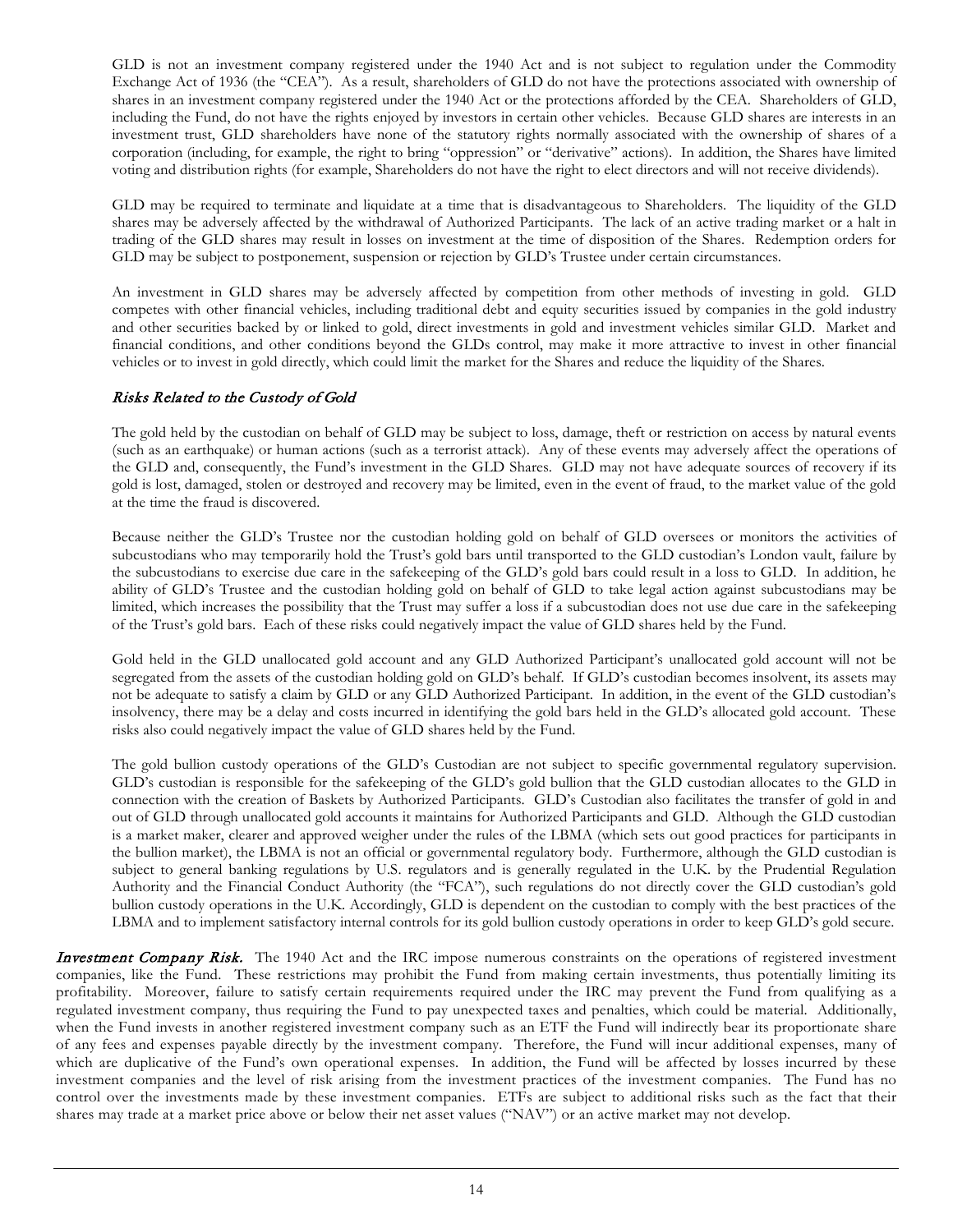Large-Capitalization Companies Risk. The Fund is subject to the risk that large-capitalization companies may underperform other segments of the equity market or the equity market as a whole. Larger, more established companies may be unable to respond quickly to new competitive challenges such as changes in technology and may not be able to attain the high growth rate of smaller companies, especially during extended periods of economic expansion. The Adviser defines large-capitalization stocks as generally having market capitalization over \$10 billion.

Limited Holdings Risk. Although the Fund is diversified, it may invest in a limited number of underlying ETFs. Investment in the securities of a limited number of issuers may expose the Fund to greater volatility, greater market risk and potentially greater market losses than if its investments were more broadly diversified in securities issued by a greater number of issuers. The Adviser may take substantial positions in the same security or groups of securities at the same time. This overlap in investments may subject the Fund to additional market risk and potentially greater market losses.

New Adviser/ New Subadviser Risk. Neither the Adviser nor the Subadviser has previously served as an adviser or a subadviser to a mutual fund or exchange-traded fund. As a result, there is no long-term track record against which an investor may judge the Adviser and/or the Subadviser. Also, it is possible the Adviser and/or the Subadviser may lack the resources and personnel necessary to implement the Fund's stated investment objective and therefore may not achieve the Fund's intended investment objective.

New Fund Risk.The Fund is newly formed, which may result in additional risk. There can be no assurance that the Fund will grow to an economically viable size, in which case the Fund may cease operations. In such an event, investors may be required to liquidate or transfer their investments at an inopportune time.

Portfolio Fund Investment Risks. The risks of the Fund will directly correspond to the risks of the underlying ETFs in which it invests. These risks will vary depending upon how the assets are allocated among the underlying ETFs.

Sector Focus Risk. The Adviser may allocate more of the Fund's investments to a particular sector or sectors in the market, including the following sectors: Communications Services, Consumer Discretionary, Consumer Staples, Energy, Financials, Health Care, Industrials, Materials, Real Estate, Technology, and Utilities. If the Fund invests a significant portion of its total assets in a certain sector or certain sectors, its investment portfolio will be more susceptible to the financial, economic, business, and political developments that affect those sectors than a fund that is more diversified.

Communications Services Sector Risk. The Fund may be more affected by the performance of the communications services sector than a fund with less exposure to such sector. Communication services companies are particularly vulnerable to the potential obsolescence of products and services due to technological advancement and the innovation of competitors. Companies in the communications sector may also be affected by other competitive pressures, such as pricing competition, as well as research and development costs, substantial capital requirements and government regulation. Additionally, fluctuating domestic and international demand, shifting demographics and often unpredictable changes in consumer tastes can drastically affect a communication company's profitability. While all companies may be susceptible to network security breaches, certain companies in the communication services sector may be particular targets of hacking and potential theft of proprietary or consumer information or disruptions in service, which could have a material adverse effect on their businesses.

Consumer Discretionary Sector Risk. The success of consumer product manufacturers and retailers is tied closely to the performance of the overall domestic and global economy, interest rates, competition and consumer confidence. Success depends heavily on disposable household income and consumer spending. Also, companies in the consumer discretionary sector may be subject to severe competition, which may have an adverse impact on their profitability relative to other sectors. Changes in demographics and consumer tastes can also affect the demand for, and success of, consumer products and services in the marketplace.

Consumer Staples Sector Risk. Consumer staples companies are subject to government regulation affecting their products which may negatively impact such companies' performance. For instance, government regulations may affect the permissibility of using various food additives and production methods of companies that make food products, which could affect company profitability. Also, the success of food, beverage, household and personal product companies may be strongly affected by consumer interest, marketing campaigns and other factors affecting supply and demand, including performance of the overall domestic and global economy, interest rates, competition and consumer confidence and spending.

**Energy Sector Risk.** Issuers in energy-related industries can be significantly affected by fluctuations in energy prices and supply and demand of energy fuels. Markets for various energy-related commodities can have significant volatility, and are subject to control or manipulation by large producers or purchasers. Companies in the energy sector may need to make substantial expenditures, and to incur significant amounts of debt, in order to maintain or expand their reserves. Oil and gas exploration and production can be significantly affected by natural disasters as well as changes in exchange rates, interest rates, government regulation, world events and economic conditions. These companies may be at risk for environmental damage claims.

Financial Sector Risk. Financial services companies are subject to extensive governmental regulation which may limit both the amounts and types of loans and other financial commitments they can make, the interest rates and fees they can charge, the scope of their activities, the prices they can charge and the amount of capital they must maintain. Profitability is largely dependent on the availability and cost of capital funds and can fluctuate significantly when interest rates change or due to increased competition. In addition, deterioration of the credit markets generally may cause an adverse impact in a broad range of markets, including U.S. and international credit and interbank money markets generally, thereby affecting a wide range of financial institutions and markets.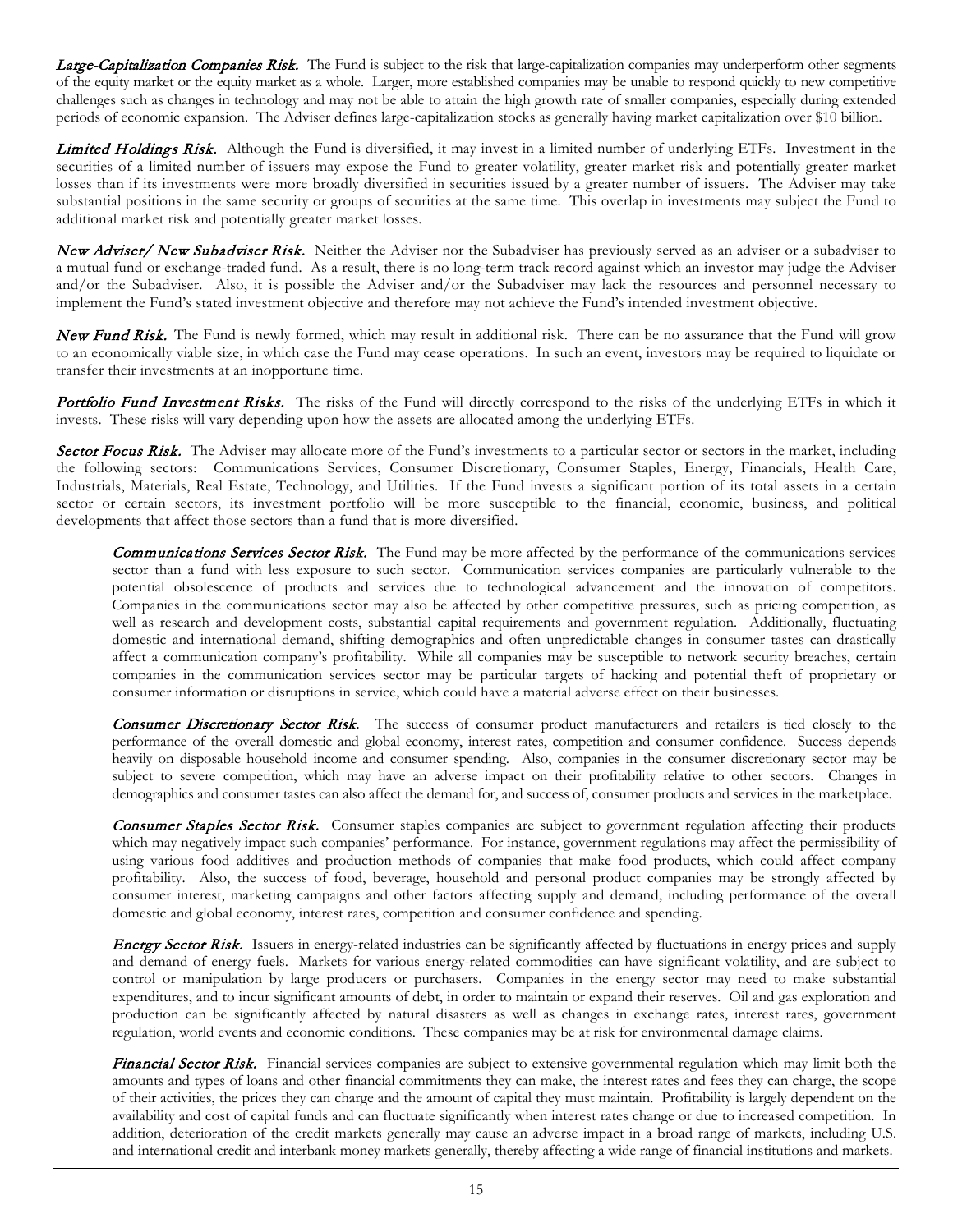Health Care Sector Risk. The health care sector may be affected by government regulations and government health care programs, restrictions on government reimbursement for medical expenses, increases or decreases in the cost of medical products and services and product liability claims, among other factors. Many health care companies are: (i) heavily dependent on patent protection and intellectual property rights and the expiration of a patent may adversely affect their profitability; (ii) subject to extensive litigation based on product liability and similar claims; and (iii) subject to competitive forces that may make it difficult to raise prices and, in fact, may result in price discounting. Many health care products and services may be subject to regulatory approvals. The process of obtaining such approvals may be long and costly, and delays or failure to receive such approvals may negatively impact the business of such companies.

Industrial Sector Risk. Industrial companies are affected by supply and demand both for their specific product or service and for industrial sector products in general. Government regulation, world events, exchange rates and economic conditions, technological developments and liabilities for environmental damage and general civil liabilities will likewise affect the performance of these companies. Transportation securities, a component of the industrial sector, are cyclical and have occasional sharp price movements which may result from changes in the economy, fuel prices, labor agreements and insurance costs. Aerospace and defense companies, another component of the industrial sector, can be significantly affected by government spending policies because companies involved in this industry rely, to a significant extent, on U.S. and foreign government demand for their products and services. Thus, the financial condition of, and investor interest in, such companies are heavily influenced by governmental spending policies which are typically under pressure from efforts to control the U.S. (and other) government budgets.

Materials Sector Risk. Many materials companies are significantly affected by the level and volatility of commodity prices, exchange rates, import controls, worldwide competition, environmental policies and consumer demand. At times, worldwide production of industrial materials has exceeded demand as a result of over-building or economic downturns, leading to poor investment returns or losses. Other risks may include liabilities for environmental damage and general civil liabilities, depletion of resources, and mandated expenditures for safety and pollution control. The materials sector may also be affected by economic cycles, technical progress, labor relations, and government regulations.

Real Estate Sector Risk**.** An investment in a real estate company may be subject to risks similar to those associated with direct ownership of real estate, including, by way of example, the possibility of declines in the value of real estate, losses from casualty or condemnation, and changes in local and general economic conditions, supply and demand, interest rates, environmental liability, zoning laws, regulatory limitations on rents, property taxes, and operating expenses. Some real property companies have limited diversification because they invest in a limited number of properties, a narrow geographic area, or a single type of property.

Technology Sector Risk. Market or economic factors impacting technology companies and companies that rely heavily on technological advances could have a major effect on the value of the Fund's investments in this sector. The value of stocks of technology companies and companies that rely heavily on technology is particularly vulnerable to rapid changes in technology product cycles, rapid product obsolescence, government regulation and competition, both domestically and internationally, including competition from foreign competitors with lower production costs. Stocks of technology companies and companies that rely heavily on technology, especially those of smaller, less-seasoned companies, tend to be more volatile than the overall market. Technology companies are heavily dependent on patent and intellectual property rights, the loss or impairment of which may adversely affect profitability. Additionally, companies in the technology sector may face dramatic and often unpredictable changes in growth rates and competition for the services of qualified personnel.

Utilities Sector Risk. Investments in the utilities sector at times may be limited to a relatively small number of issuers. Such investments may therefore be subject to greater risks and market fluctuations than a portfolio representing a broader range of industries. As an example of these risks, companies in the gas and electric utilities industries have experienced substantial changes in the amount and type of regulation at the state and federal levels. While creating opportunities for some companies, it also has increased uncertainty for others with respect to future revenues and earnings. This trend may continue for some time and increased share price volatility may result. In addition, utilities companies may be significantly affected by government regulation, supply and demand of services or fuel, availability of financing, tax laws and regulations and environmental issues.

Underlying ETFs Expense Risk. The underlying ETFs have management and other expenses. The Fund will bear its pro rata portion of these expenses and therefore the Fund's expenses may be higher than if it invested directly in securities.

## <span id="page-18-0"></span>Portfolio Holdings Disclosure Policy

The Fund's portfolio holdings are disclosed each day on its website at www.fairleadfunds.com. A description of the Fund's policies and procedures with respect to the disclosure of portfolio securities is available in the SAI and on the Fund's website.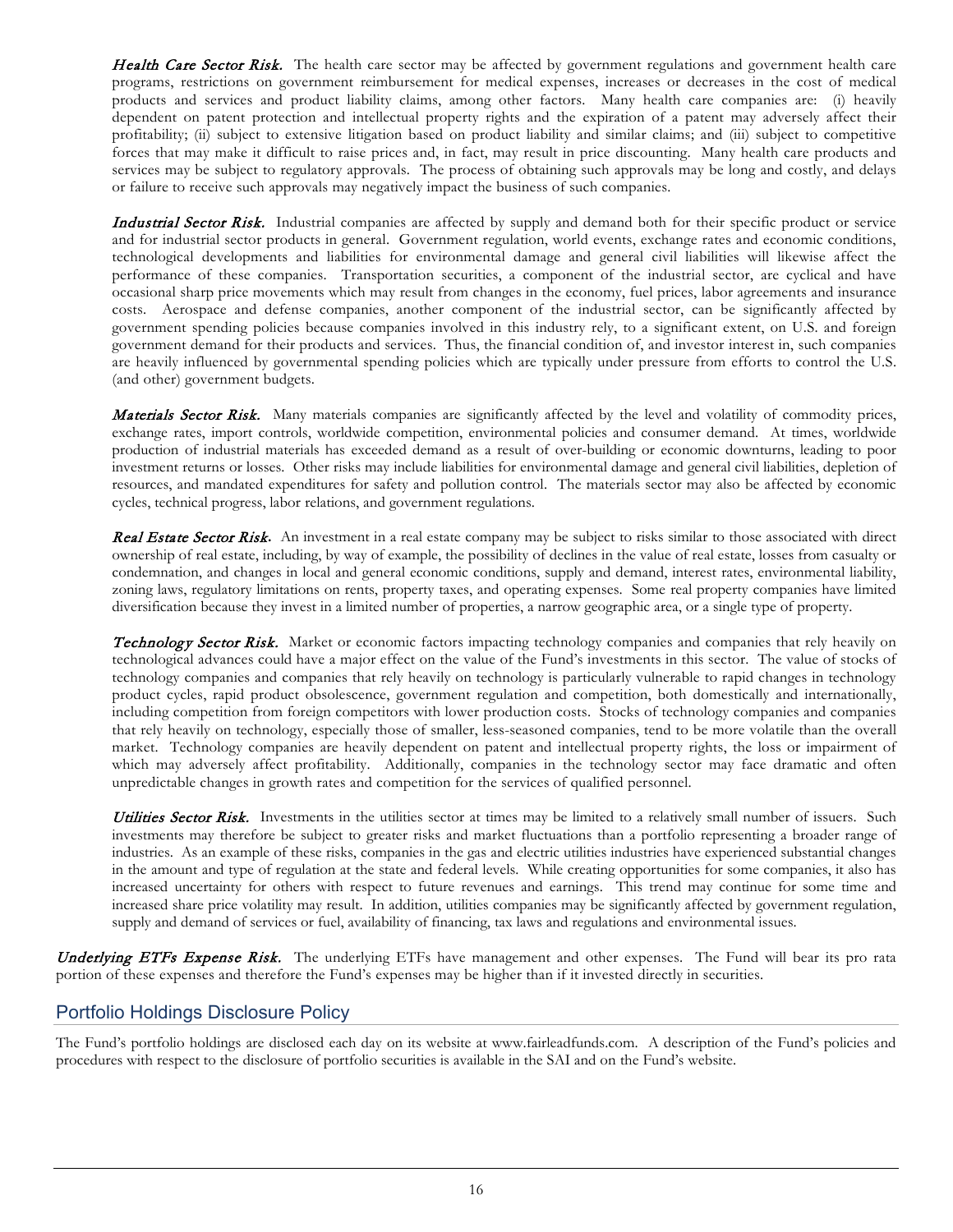# <span id="page-19-0"></span>**MANAGEMENT OF THE FUND**

#### **Additional Information About the Fund's Investment Adviser and Subadviser**

#### <span id="page-19-1"></span>Investment Adviser

Cary Street Partners Asset Management LLC, located at 901 East Byrd St. Richmond, Virginia 23219, is the Fund's sponsor and serves as the Fund's investment adviser ("Adviser" or "Cary Street"). Founded and registered with the SEC in 2017, the Adviser provides continuous portfolio management services to individuals and institutions based on the goals, objectives, time horizon, and risk tolerance of each client. As of November 30, 2021, the Adviser had approximately \$1 billion in assets under management. The Adviser's parent company, Cary Street Partners Financial LLC, a full services wealth management firm founded in 2002, had approximately \$5 billion in assets under management as of the same date.

Subject to Board supervision, the Adviser is responsible for providing general investment advice and guidance to the Fund, sub-adviser oversight, research support, and compliance/compliance oversight services. The Adviser also provides proxy voting, record-keeping and other administrative services for the Fund. Cary Street and its affiliates, from their own profits and resources, will also provide marketing and distribution support for the Fund.

Cary Street's services to the Fund are provided by an Investment Committee comprised of Thomas O. Herrick, Ted J. Brown, Mark Smith, CFA, and Jessica L. Thompson, Esq. Mr. Herrick has been with Cary Street since 2008, and is a Managing Director of the Adviser and a member of the firm's Executive Committee, as well as its Chief Investment Officer. Before joining Cary Street, Mr. Herrick was a Financial Adviser at Smith Barney and its predecessor Legg Mason. He began his career at Wheat, First Securities, spending over a decade with that firm. Mr. Brown is Cary Street's Director of Research and Portfolio Management, and a member of the firm's Investment Committee. He has been with Cary Street since 2007. Prior to Joining Cary Street, Mr. Brown was Director of Sales and Marketing at Golden Capital Management. Before Golden Capital, Mr. Brown served as Director of Separate Account Manager Research at both Legg Mason and J.C. Bradford. Mr. Smith joined Cary Street in 2013 and is a vice-president and portfolio manager for the Adviser. Prior to joining Cary Street, Mr. Smith was an analyst at Chesapeake Capital Corporation, and he began his career at Vero Consulting. He is a Chartered Financial Analyst. Ms. Thompson serves as the Adviser's Chief Compliance Officer and Corporate Counsel. She joined Cary Street in 2020, and has 33 years' experience in the financial services industry, predominately in compliance and risk management roles, most recently with Harris Williams LLC, Davenport & Company LLC, and Thompson, Siegel and Walmsley LLC. Messrs. Herrick, Brown and Smith will provide investment oversight of the sub-adviser. Mr. Brown will also provide research support to the portfolio manager, as requested. Ms. Thompson will provide compliance and compliance oversight services to the Fund on behalf of the Adviser.

For its advisory services, the Adviser is entitled to receive an annual fee of 0.59% of the Fund's average daily net assets.

Pursuant to the Advisory Agreement between the Trust and the Adviser with respect to the Fund, and subject to the general supervision of the Board, the Adviser has also agreed to pay all other regular and recurring expenses of the Fund such the costs of various third-party services required by the Fund, including administration, certain custody, audit, legal, transfer agency, and printing costs (other than taxes and governmental fees, brokerage fees, commissions and other transaction expenses, trustee fees, acquired fund fees and expenses, costs of borrowing money, including interest expenses, and extraordinary expenses such as litigation and indemnification expenses) so that total annual fund operating expense remain at 0.59% of the Fund's average daily net assets. The Fund may bear other fees and expenses that the Adviser is not required to pay for under the Advisory Agreement, which may vary and will affect the total expense ratio of the Fund. Such fees and expenses may include taxes and governmental fees, brokerage fees, commissions and other transaction expenses, trustee fees, acquired fund fees and expenses, costs of borrowing money, including interest expenses, and extraordinary expenses (such as litigation and indemnification expenses).

The Fund has not yet commenced operations and therefore no advisory or sub-advisory fees have been paid to date. A discussion of the Trustees' review of the Advisory and Sub-Advisory Agreements will be available in the Fund's first Annual Report or Semi-Annual Report, as applicable, after the Fund commences operations.

#### <span id="page-19-2"></span>Investment Subadviser

The Adviser has delegated responsibility for day-to-day management of the fund to the Fund's subadviser. Fairlead Strategies, LLC, located at 110 Davenport Drive, Stamford, CT 06902 ("Subadviser" or "Fairlead"). Fairlead, which was founded by Katie Stockton, CMT® in February, 2018, provides investment management, research and consulting services to institutions and individuals as a registered investment adviser. In 2019, 2020 and 2021, *The Technical Analyst* named Fairlead Strategies as a "Finalist for Best Independent Research House for Equities," and in 2021, Ms. Stockton as a "Finalist" for Technical Analyst of the Year. In 2020, Fairlead Strategies was granted certification as a Women's Business Enterprise and Women-Owned Small Business.

From its own profits and resources, the Subadviser will also provide market and distribution support to the Fund

For its services as subadviser, the Adviser pays Fairlead a percentage of its net annual management fee as set forth in the subadvisory agreement between the Adviser and Fairlead.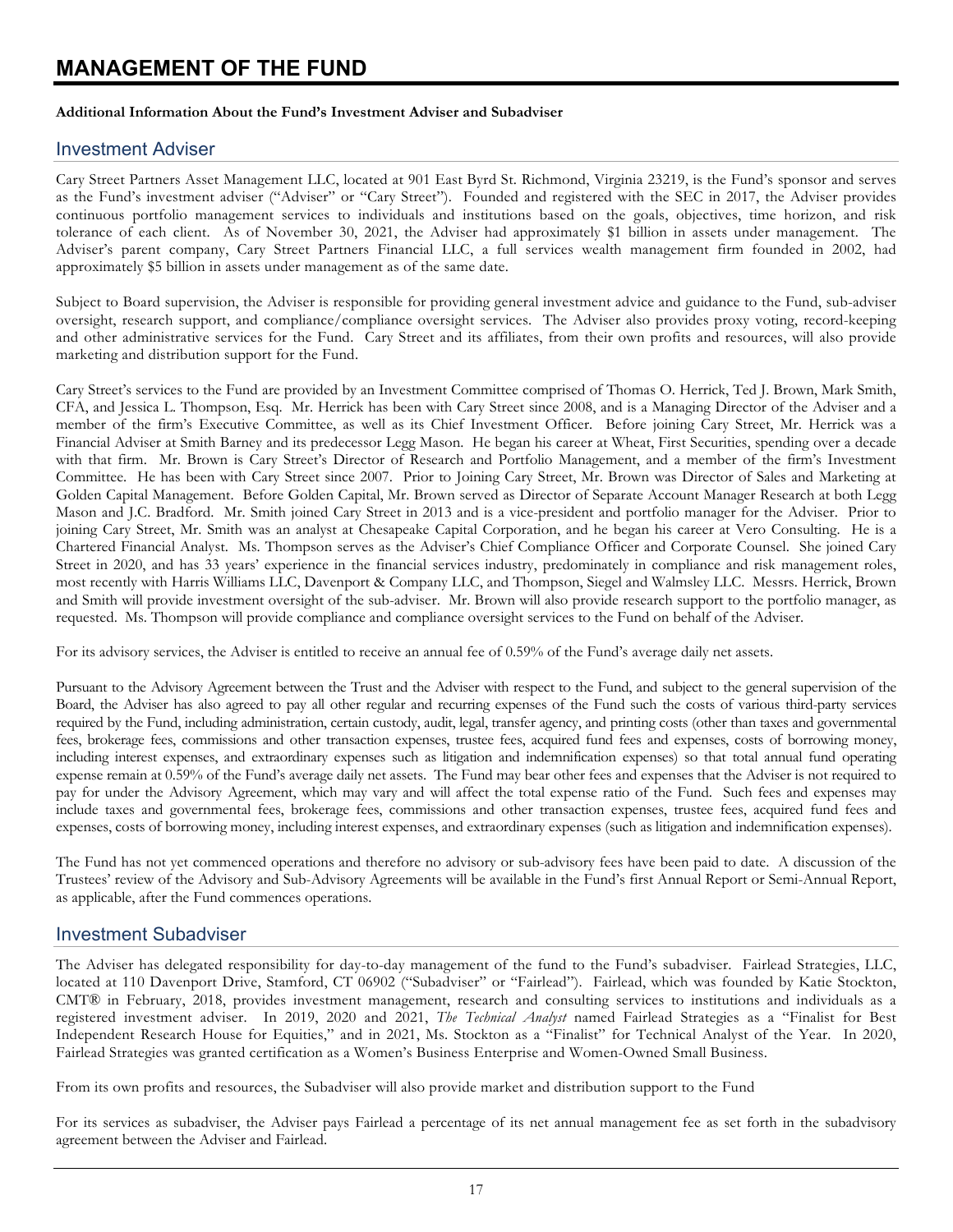## <span id="page-20-0"></span>Portfolio Manager

Katie Stockton, CMT®, serves as a portfolio manager of the Fund on the Subadviser's behalf, and is primarily responsible for the day-today portfolio management of the Fund. Ms. Stockton founded Fairlead in 2018.

Prior to forming Fairlead Strategies, Ms. Stockton spent 25 years on Wall Street providing technical research and advice to institutional investors. Most recently, Ms. Stockton served as Chief Technical Strategist for BTIG for four years, and prior to that as Chief Market Technician at MKM Partners for nine years. She also worked for technical strategy teams at Morgan Stanley and Wit Soundview. Ms. Stockton received her Chartered Market Technician (CMT®) designation in 2001, and later served as Vice President of the CMT® Association from 2012 to 2016. In 2017, the Technical Analyst awarded Ms. Stockton's team at BTIG with an award for the Best Institutional Brokerage for Equity Research. Ms. Stockton frequently appears on CNBC, FOX Business News, and Bloomberg TV, is often quoted by financial news outlets, and is frequently an invited speaker at industry events. Ms. Stockton graduated from the University of Richmond with a Bachelor of Science degree in Business Administration, and now serves on the Executive Advisory Council of its business school.

The SAI provides additional information about the portfolio managers' compensation, management of other accounts, and ownership of securities in the Fund.

# <span id="page-20-1"></span>**OTHER SERVICE PROVIDERS**

#### **ADMINISTRATOR AND FUND ACCOUNTANT**

Ultimus Fund Solutions, LLC ("Ultimus"), located at 225 Pictoria Drive, Suite 450, Cincinnati, Ohio 45246 is administrator and fund accountant for the Fund pursuant to a Master Services Agreement.

#### **COMPLIANCE CONSULTING**

Under the terms of a Compliance Consulting Agreement with the Trust, Northern Lights Compliance Services, LLC ("NLCS") located at 4221 North 203rd Street, Suite 100, Elkhorn, Nebraska 68022, provides an individual with the requisite background and familiarity with the federal securities laws to serve as the Trust's CCO and to administer the Trust's compliance policies and procedures. For these services, the Fund pays MLCS a base annual fee, plus an asset-based fee computed at an annual rate. In addition, the Fund reimburses NLCS for its reasonable out-of-pocket expenses relating to these compliance services.

#### **DISTRIBUTOR**

Northern Lights Distributors, LLC, located at 4221 North 203rd Street, Elkhorn, Nebraska 68022, serves as the Fund's principal underwriter and distributor of the Fund's Shares (the "Distributor"). The Distributor only distributes Fund Shares in Creation Units and does not maintain a secondary market in the Fund's Shares. The Distributor is a broker-dealer registered under the Securities Exchange Act of 1934, as amended, and a member of the Financial Industry Regulatory Authority, Inc. The Distributor is not an affiliate of the Adviser. Pursuant to the Distribution Agreement, the Distributor also agrees to (1) review all proposed advertising materials and sales literature for compliance with applicable laws and regulations, and file with appropriate regulators those advertising materials and sales literature it believes are in compliance with such laws and regulations; (2) enter into agreements with such qualified broker-dealers and other financial intermediaries (the "Financial Intermediaries"), as requested by the Fund in order that such Financial Intermediaries may sell shares of the Fund; (3) prepare reports for the Board regarding its activities under the agreement and payments made under the Fund's Rule 12b-1 Distribution Plan (if applicable) as from time to time shall be reasonably requested by the Board; and (4) monitor amounts paid under Rule 12b-1 plans (if applicable) and pursuant to sales loads (if applicable) to ensure compliance with applicable FINRA rules. For these services, the Adviser pays the Distributor an annual fee, payable in monthly installments. In addition, the Adviser reimburses the Distributor for certain out-of-pocket expenses incurred on the Fund's behalf.

#### **CUSTODIAN AND TRANSFER AGENT**

Brown Brothers Harriman & Co. ("BBH" or "Custodian"), located at 50 Post Office Square, Boston, MA 02110, is Custodian of the Fund's investments. The Custodian acts as the Fund's depository, safekeeps portfolio securities, collects all income and other payments with respect thereto, disburses funds at the Fund's request and maintains records in connection with its duties. Brown Brothers Harriman & Co. also serves as the Fund's Transfer Agent. As the Fund recently commenced operations, it does not have any payments for these services to report.

#### **INDEPENDENT REGISTERED PUBLIC ACCOUNTING FIRM**

Ernst & Young LLP, located at 221 East 4<sup>th</sup> Street, Suite 2900, Cincinnati, OH 45202, serves as the Fund's independent registered public accounting firm.

#### **LEGAL COUNSEL**

The law firm of Bernstein, Shur, Sawyer & Nelson, P.A., 100 Middle Street, 6th Floor, Portland, Maine 04104, serves as legal counsel to the Trust and to the independent trustees of the Trust.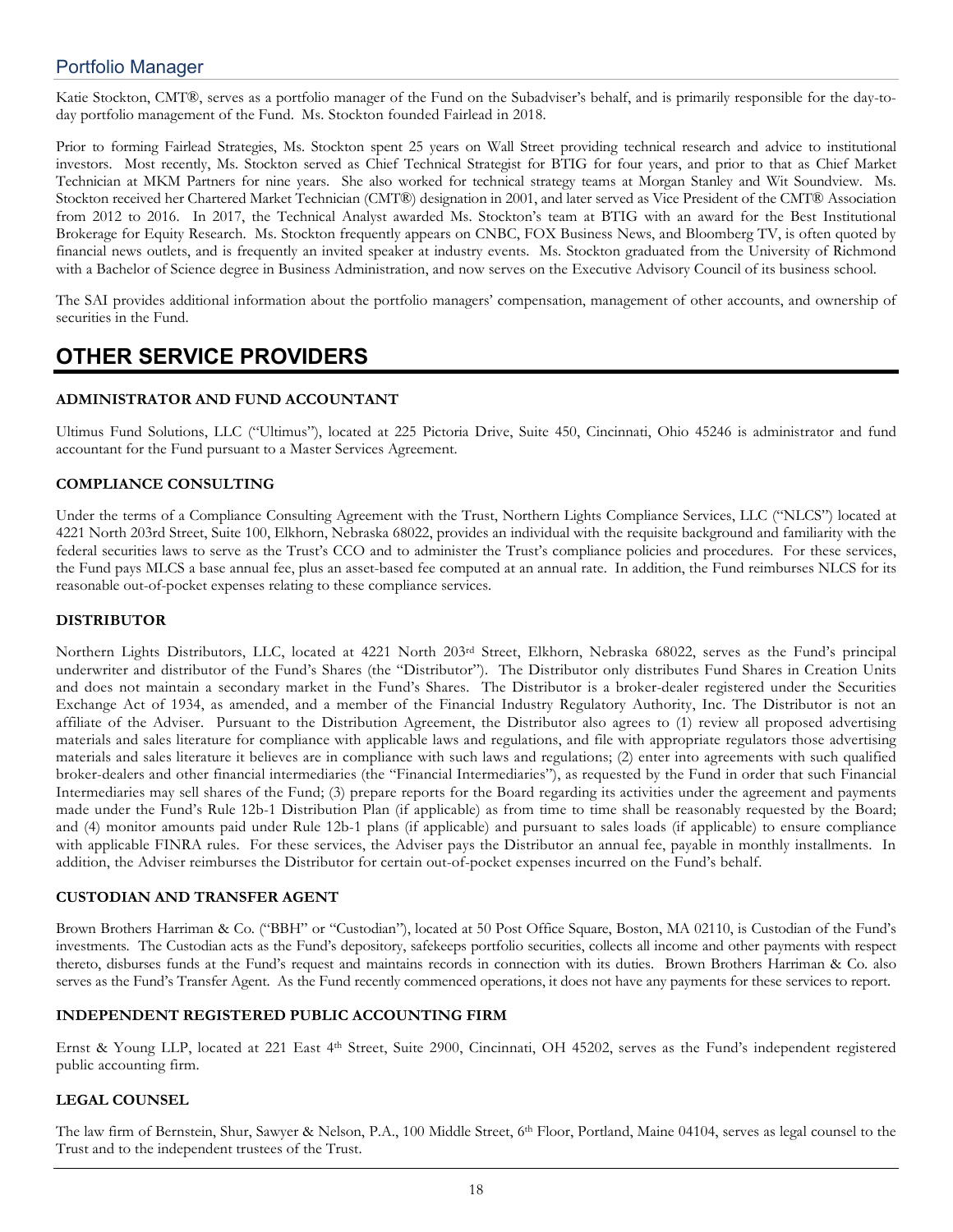## <span id="page-21-1"></span><span id="page-21-0"></span>**General**

The Shares are issued or redeemed by the Fund at NAV per Share only in Creation Unit size or multiples thereof. Most investors buy and sell Shares of the Fund in secondary market transactions through brokers. Shares of the Fund are listed for trading in the secondary market on the Exchange. Shares can be bought and sold throughout the trading day like other publicly traded shares. There is no minimum investment. Although Shares are generally purchased and sold in "round lots" of 100 Shares, brokerage firms typically permit investors to purchase or sell Shares in smaller "odd lots," at no per share price differential. When buying or selling Shares through a broker, you will incur customary brokerage commissions and charges, and you may pay some or all of the spread between the bid and the offered price in the secondary market on each leg of a round trip (purchase and sale) transaction. The Shares trade on the Exchange at prices that may differ to varying degrees from the daily NAV of the Shares. Given that the Fund's Shares can be issued and redeemed in Creation Units, the Adviser believes that large discounts and premiums to NAV should not be sustained for long.

## <span id="page-21-2"></span>Book Entry

Shares are held in book-entry form, which means that no stock certificates are issued. The Depository Trust Company ("DTC") or its nominee is the record owner of all outstanding Shares of the Fund and is recognized as the owner of all Shares for all purposes (except for tax purposes).

Investors owning Shares are beneficial owners as shown on the records of DTC or its participants. DTC serves as the securities depository for all Shares. Participants in DTC include securities brokers and dealers, banks, trust companies, clearing corporations and other institutions that directly or indirectly maintain a custodial relationship with DTC. As a beneficial owner of Shares, you are not entitled to receive physical delivery of stock certificates or to have Shares registered in your name, and you are not considered a registered owner of Shares. Therefore, to exercise any right as an owner of Shares, you must rely upon the procedures of DTC and its participants. These procedures are the same as those that apply to any other stocks that you hold in book entry or "street name" form.

## <span id="page-21-3"></span>How to Buy and Sell Shares

#### **Pricing Fund Shares**

The trading price of the Fund's Shares on the Exchange may differ from the Fund's daily NAV and can be affected by market forces of supply and demand, economic conditions, and other factors.

The Exchange intends to disseminate the approximate value of Shares of the Fund every fifteen seconds. This approximate value should not be viewed as a "real-time" update of the NAV per Share of the Fund because the approximate value may not be calculated in the same manner as the NAV, which is computed once a day, generally at the end of the business day. The Fund is not involved in, or responsible for, the calculation or dissemination of the approximate value and does not make any warranty as to its accuracy.

The NAV per Share for the Fund is determined once daily as of the close of the Exchange, usually 4:00 p.m. Eastern time, each day the Exchange is open for trading. NAV per Share is determined by dividing the value of the Fund's portfolio securities, cash and other assets (including accrued interest), less all liabilities (including accrued expenses), by the total number of Shares outstanding.

Equity securities are valued at the last reported sale price on the principal exchange on which such securities are traded, as of the close of regular trading on the Exchange on the day the securities are being valued or, if there are no sales, at the mean of the most recent bid and asked prices. Equity securities that are traded in over-the-counter markets are valued at the last quoted sales price in the markets in which they trade or, if there are no sales, at the mean of the most recent bid and asked prices. For securities traded on NASDAQ, the NASDAQ Official Closing Price generally will be used. Debt securities are valued at the mean between the last available bid and asked prices for such securities or, if such prices are not available, at prices for securities of comparable maturity, quality, and type. Securities for which market quotations are not readily available, including restricted securities, are valued by a method that the Board believes accurately reflects fair value. Securities will be valued at fair value when market quotations are not readily available or are deemed unreliable, such as when a security's value or meaningful portion of the Fund's portfolio is believed to have been materially affected by a significant event. Such events may include a natural disaster, an economic event like a bankruptcy filing, a trading halt in a security, an unscheduled early market close or a substantial fluctuation in domestic and foreign markets that has occurred between the close of the principal exchange and the Exchange. In such a case, the value for a security is likely to be different from the last quoted market price. In addition, due to the subjective and variable nature of fair market value pricing, it is possible that the value determined for a particular asset may be materially different from the value realized upon such asset's sale.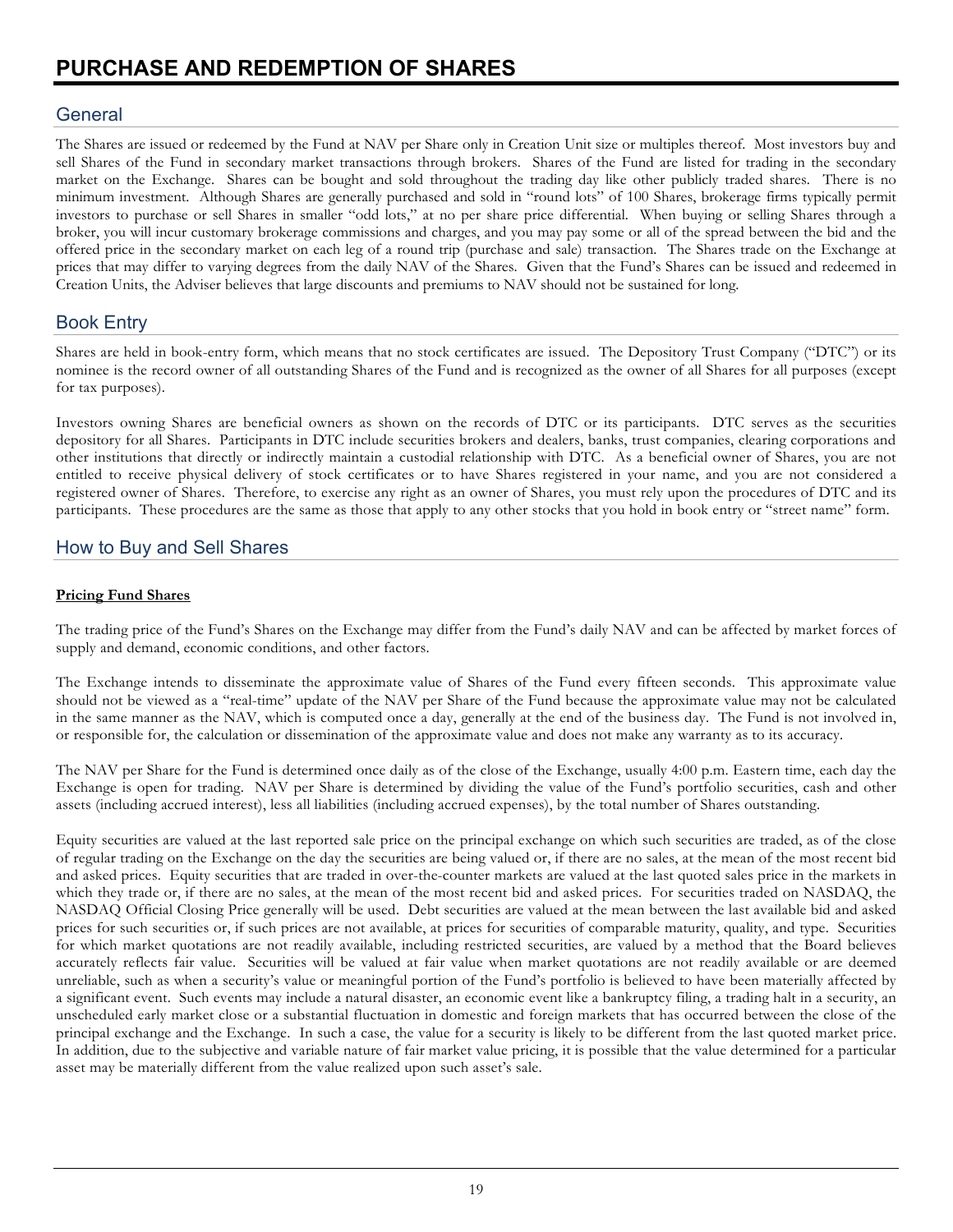#### **Creation Units**

Investors such as market makers, large investors and institutions who wish to deal in Creation Units directly with the Fund must have entered into an authorized participant agreement (such investors being "authorized participants") with the Fund's distributor (the "Distributor") and the transfer agent, or purchase through a dealer that has entered into such an agreement. Set forth below is a brief description of the procedures applicable to purchase and redemption of Creation Units.

#### **How to Buy Shares**

In order to purchase Creation Units of the Fund, an investor must generally deposit a designated portfolio of equity securities (the "Deposit Securities") and generally make a small cash payment referred to as the "Cash Component." For those authorized participants that are not eligible for trading a Deposit Security, custom orders are available. The list of the names and the numbers of shares of the Deposit Securities is made available by the Fund's custodian through the facilities of the National Securities Clearing Corporation (the "NSCC"), immediately prior to the opening of business each day of the Exchange. The Cash Component represents the difference between the NAV of a Creation Unit and the market value of the Deposit Securities. In the case of custom orders, cash-in-lieu may be added to the Cash Component to replace any Deposit Securities that the authorized participant may not be eligible to trade. The Fund may, in certain circumstances, offer Creation Units partially or solely for cash. Creation and redemption baskets may differ and the Fund will accept "custom baskets" in accordance with the requirements of Rule 6c-11 under the 1940 Act. Additional information regarding custom baskets is contained in the Fund's SAI.

Orders must be placed in proper form by or through either (i), a "Participating Party" i.e., a broker-dealer or other participant in the Clearing Process of the Continuous Net Settlement System of the NSCC (the "Clearing Process") or (ii) a participant of the DTC ("DTC Participant") that has entered into an agreement with the Trust, the Distributor and the transfer agent, with respect to purchases and redemptions of Creation Units. All standard orders must be placed for one or more whole Creation Units of Shares of the Fund and must be received by the Distributor in proper form no later than the close of regular trading on the Exchange (ordinarily 4:00 p.m. Eastern time) ("Closing Time") in order to receive that day's closing NAV per Share. In the case of custom orders, as further described in the SAI, the order must be received by the Distributor no later than two hours prior to Closing Time in order to receive that day's closing NAV per Share. A custom order may be placed by an authorized participant in the event that the Trust permits or requires the substitution of an amount of cash to be added to the Cash Component to replace any Deposit Security which may not be available in sufficient quantity for delivery or which may not be eligible for trading by such authorized participant or the investor for which it is acting or any other relevant reason.

A fixed creation transaction fee of \$200 per transaction (the "Creation Transaction Fee") is applicable to each transaction regardless of the number of Creation Units purchased in the transaction. An additional variable charge for transactions effected outside the Clearing Process or for cash creations or partial cash creations may also be imposed to compensate the Fund for the costs associated with buying the applicable securities. The Fund may adjust these fees from time to time based on actual experience. The price for each Creation Unit will equal the daily NAV per Share times the number of Shares in a Creation Unit plus the fees described above and, if applicable, any transfer taxes.

Shares of the Fund may be issued in advance of receipt of all Deposit Securities subject to various conditions, including a requirement to maintain cash at least equal to 115% of the market value of the missing Deposit Securities on deposit with the Trust.

#### **Legal Restrictions on Transactions in Certain Stocks**

An investor subject to a legal restriction with respect to a particular stock required to be deposited in connection with the purchase of a Creation Unit may, at the Fund's discretion, be permitted to deposit an equivalent amount of cash in substitution for any stock which would otherwise be included in the Deposit Securities applicable to the purchase of a Creation Unit.

#### **Redemption of Shares**

Shares may be redeemed only in Creation Units at their NAV and only on a day the Exchange is open for business. The Fund's custodian makes available immediately prior to the opening of business each day of the Exchange, through the facilities of the NSCC, the list of the names and the numbers of Shares of the Fund's portfolio securities that will be applicable that day to redemption requests in proper form ("Fund Securities"). Fund Securities received on redemption may not be identical to Deposit Securities, which are applicable to purchases of Creation Units. Unless cash redemptions are available or specified for the Fund, the redemption proceeds consist of the Fund Securities, plus cash in an amount equal to the difference between the NAV of Shares being redeemed as next determined after receipt by the transfer agent of a redemption request in proper form, and the value of the Fund Securities (the "Cash Redemption Amount"), less the applicable redemption fee and, if applicable, any transfer taxes. Should the Fund Securities have a value greater than the NAV of Shares being redeemed, a compensating cash payment to the Fund equal to the differential, plus the applicable redemption fee and, if applicable, any transfer taxes will be required to be arranged for, by or on behalf of the redeeming shareholder.

An order to redeem Creation Units of the Fund may only be effected by or through an authorized participant. An order to redeem must be placed for one or more whole Creation Units and must be received by the transfer agent in proper form no later than the close of regular trading on the Exchange (normally 4:00 p.m. Eastern time) in order to receive that day's closing NAV per Share. In the case of custom orders, the order must be received by the transfer agent no later than 2:00 p.m. Eastern time.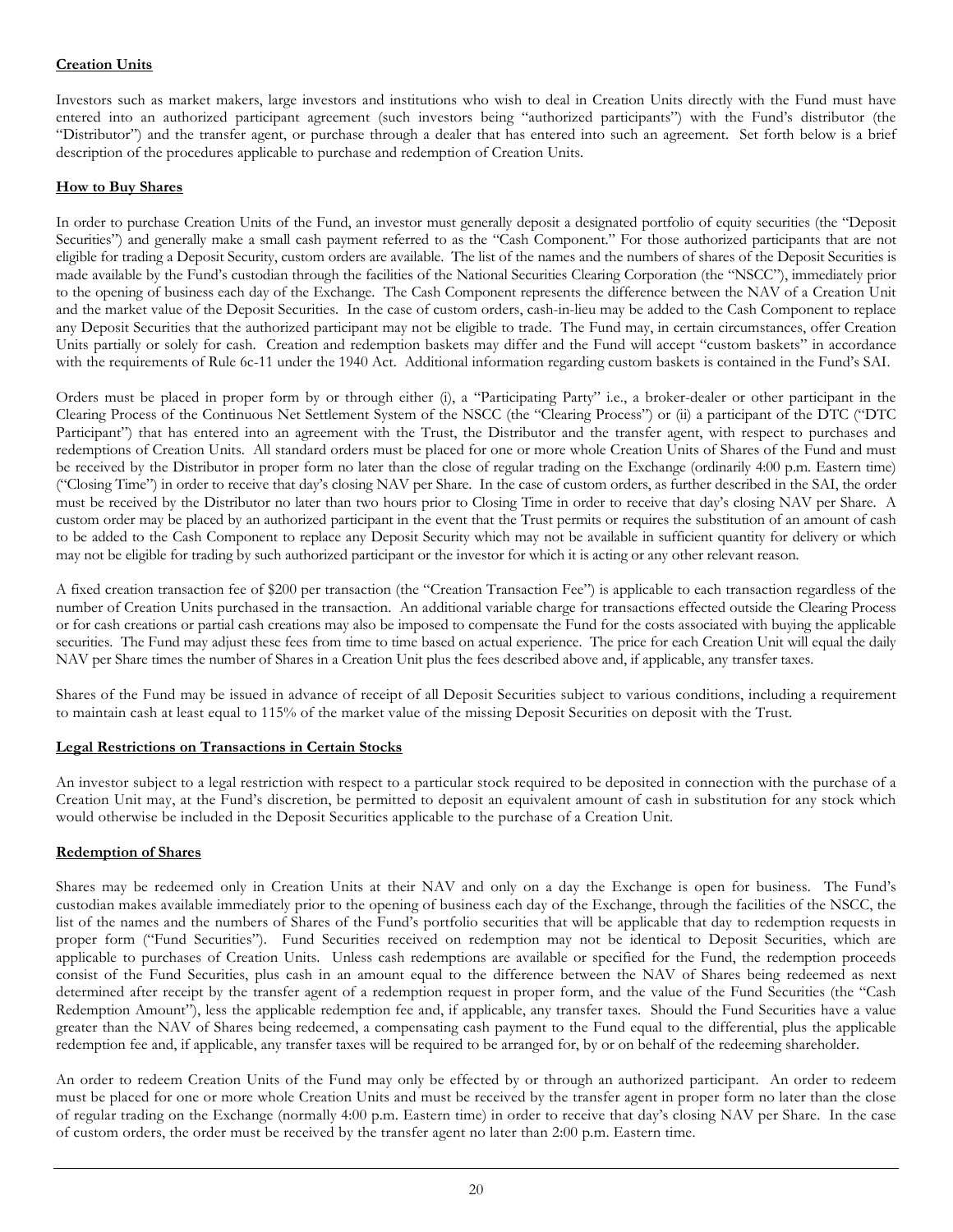A fixed redemption transaction fee of \$200 per transaction (the "Redemption Transaction Fee") is applicable to each redemption transaction regardless of the number of Creation Units redeemed in the transaction. An additional variable charge for cash redemptions or partial cash redemptions may also be imposed to compensate the Fund for the costs associated with selling the applicable securities. The Fund may adjust these fees from time to time based on actual experience. The Fund reserves the right to effect redemptions in cash. A shareholder may request a cash redemption in lieu of securities, however, the Fund may, in its discretion, reject any such request.

#### **Purchase of Shares by Investment Companies**

Section 12(d)(1) of the 1940 Act restricts investments by registered investment companies and by other companies relying on Sections  $3(c)(1)$  or  $3(c)(7)$  of the 1940 Act in the securities of other investment companies. Registered investment companies are permitted to invest in the Fund beyond the limits set forth in Section 12(d)(1), subject to certain terms and conditions set forth in Rule 12d1-4 promulgated under the 1940 Act, including that such investment companies enter into a written agreement with the Fund. Registered investment companies that desire to invest in the Fund beyond the limits set forth in Section 12(d)(1), should contact the Trust to obtain the required written agreement.

## <span id="page-23-0"></span>Determination Of Net Asset Value

The Fund's NAV is determined by dividing the total value of the Fund's portfolio investments and other assets, less any liabilities, by the total number of Shares outstanding as of the close of regular trading on the Exchange (normally 4:00 p.m., Eastern Time) on each day that the Exchange is open for business.

In computing the NAV for the Fund, current market value is used to value portfolio securities with respect to which market quotations are readily available, except short-term investments with remaining maturities of 60 days or less which are valued at amortized cost. Pursuant to Board-approved policies, the Fund relies on certain security pricing services to provide current market value of securities.

Securities for which market quotations are not readily available are valued at their "fair value" pursuant to Board-approved procedures. Market quotations may not be readily available if: (1) a portfolio security is not traded in a public market or the principal market in which the security trades are closed: (2) trading in a portfolio security is suspended and not resumed prior to the normal market close; (3) a portfolio security is not traded in significant volume for a substantial period; or (4) the value of a portfolio security has been materially affected by events occurring after the close of the market on which the security is principally traded, or (5) the Adviser determines that the quotation or price for a portfolio security provided by an independent pricing source is inaccurate. The securities of smaller companies in which the Fund may invest may be susceptible to fair valuation since these securities may be thinly traded and less liquid that their larger counterparts. Similarly, the Fund's investments in foreign securities are more likely to require a fair value determination because, among other things, events may occur between the closure of the foreign market and the time that the Fund calculates its NAV that affect the reported market value of these securities.

There can be no assurance that the Fund could purchase or sell a portfolio security at the price used to calculate the Fund's NAV. In the case of fair valued portfolio securities, lack of information and uncertainty as to the significance of information may lead to a conclusion that a prior valuation is the best indication of a portfolio security's present value. Fair valuations generally remain unchanged until new information becomes available. Consequently, changes in the fair valuation of portfolio securities may be less frequent and of greater magnitude than changes in the price of portfolio securities valued at their last sale price by an independent pricing service, or based on market quotations. Fair valuation determinations often involve the consideration of a number of subjective factors, and the fair value price may be higher or lower than a readily available market quotation.

## <span id="page-23-1"></span>Frequent Purchases and Sales of Fund Shares

The Board has not adopted policies and procedures with respect to frequent purchases and sales of Fund Shares. Because Shares can only be purchased and redeemed directly from the Fund only in Creation Units by Authorized Participants who have entered into a contract with the Funds' distributor, the vast majority of trading in Shares occurs on the secondary market. Because the secondary market trades do not directly involve a Fund, frequent purchases and sales of the Fund's Shares in the secondary market are not expected to subject the Fund to the harmful effects of market timing and excessive trading such as dilution, the disruption of portfolio management, an increase in portfolio trading costs, and/or the realization of capital gains since these transactions do not involve the Fund directly. It is also not anticipated that these effects will materialize as a result of the issuance and redemption of Creation Units by the Fund since these transactions will generally be processed on an in-kind basis (that is for a basket of portfolio securities and not for cash). Transaction fees will be imposed on purchases and redemptions of Creation Units to offset custodial and other costs to the Fund incurred in processing the transactions in-kind. To the extent that the Fund permits the purchase or redemption of Creation Units in part or wholly in cash, those trades could result in dilution to the Funds and increased transaction costs, which could negatively impact a Fund's ability to achieve its investment objective. However, the Fund imposes higher transaction fees if the authorized participant or other investor substitutes cash in part or in whole for securities, reflecting the fact that a Fund's trading costs increase in those circumstances. These higher transaction fees are imposed to offset Fund's increased trading costs to purchase or redeem portfolio securities in connection such cash transactions.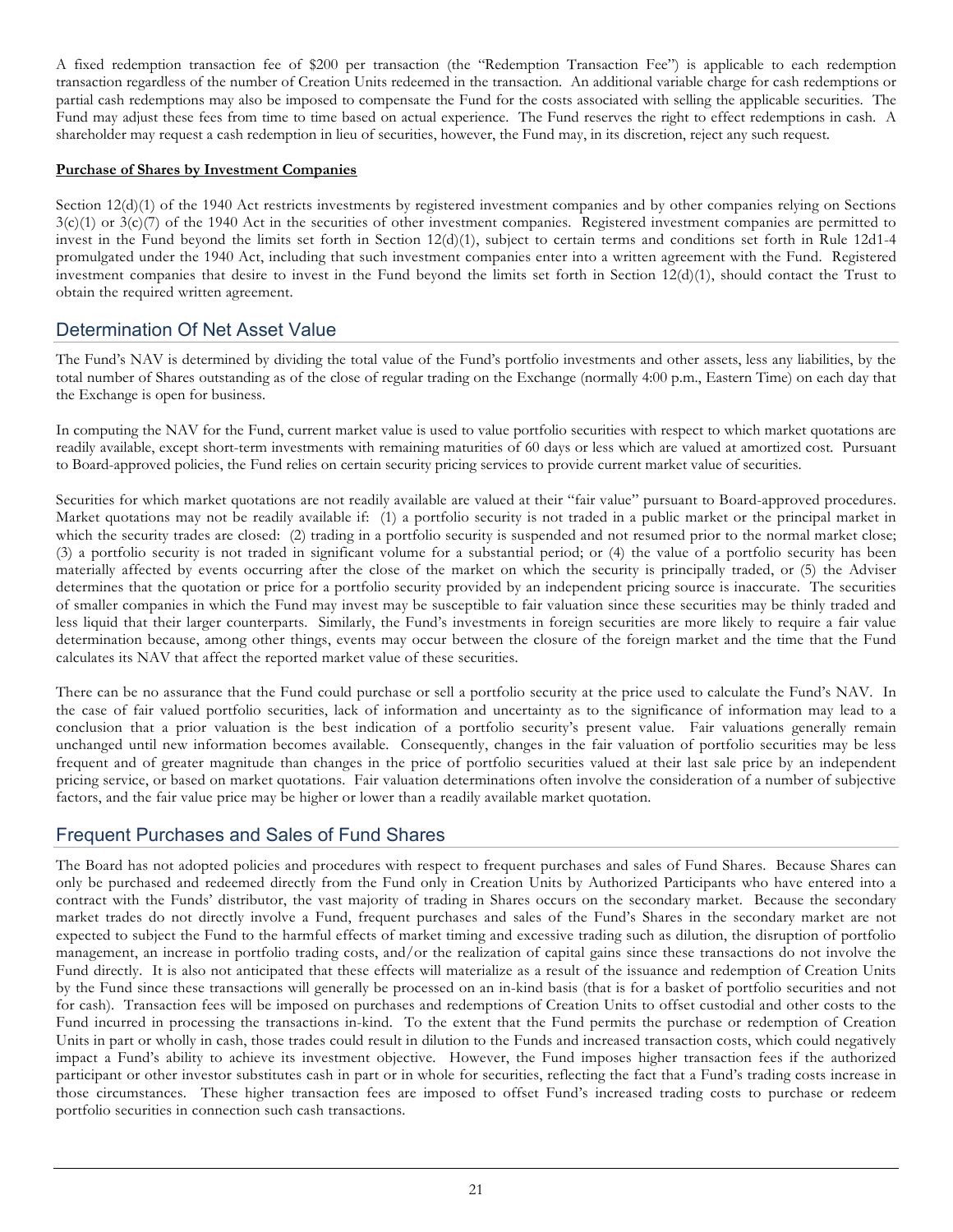# <span id="page-24-0"></span>**DISTRIBUTION OF THE FUND**

## <span id="page-24-1"></span>Payments to Financial Intermediaries

The Distributor, the Adviser, the Subadviser and their affiliates may pay, out of their own profits and reasonable resources, amounts (including items of material value) to certain financial intermediaries for the sale of Fund Shares or related services. The amounts of these payments could be significant, and may create an incentive for the financial intermediaries or their employees or associated persons to recommend or sell Fund Shares to you. These payments are not reflected in the fees and expenses listed in the fee table section of this Prospectus because they are not paid by the Fund.

These payments are negotiated and may be based on such factors as the number or value of Fund Shares that the financial intermediary sells or may sell; the value of client assets invested; or the type and nature of services or support furnished by the financial intermediary. Ask your financial intermediary for information about any payments it receives from the Distributor, the Adviser, their affiliates, or the Fund and any services the financial intermediary provides to the Fund. The SAI contains additional information on the types of additional payments that may be paid.

# <span id="page-24-2"></span>**DIVIDENDS AND DISTRIBUTIONS**

Fund shareholders are entitled to their share of the Fund's income and net realized gains on its investments. The Fund pays out substantially all of its net earnings to its shareholders as "distributions."

The Fund typically earns income dividends from stocks and may earn interest from debt securities. These amounts, net of expenses and taxes, are passed along to Fund shareholders as "income dividend distributions." The Fund realizes capital gains or losses whenever it sells securities. Net long-term capital gains are distributed to shareholders as "capital gain distributions."

Income dividends, if any, are distributed to shareholders quarterly. Net capital gains are distributed at least annually. Dividends may be declared and paid more frequently to comply with the distribution requirements of the Internal Revenue Code of 1986, as amended (the "Code"). Some portion of each distribution may result in a return of capital (which is a return of the shareholder's investment in a fund). Fund shareholders will be notified regarding the portion of the distribution that represents a return of capital.

Distributions in cash may be reinvested automatically in additional whole Shares only if the broker through which the Shares were purchased makes such option available.

# <span id="page-24-3"></span>**TAX CONSEQUENCES**

#### **Federal Income Taxes**

The following is a summary of the material U.S. federal income tax considerations applicable to an investment in Shares of the Fund. The summary is based on the laws in effect on the date of this Prospectus and existing judicial and administrative interpretations thereof, all of which are subject to change, possibly with retroactive effect. In addition, this summary assumes that a Shareholder holds Shares as capital assets within the meaning of the Code and does not hold Shares in connection with a trade or business. This summary does not address all potential U.S. federal income tax considerations possibly applicable to an investment in Shares of the Fund, to Shareholders holding Shares through a partnership (or other pass-through entity), or to Shareholders subject to special tax rules. Prospective shareholders are urged to consult their own tax advisors with respect to the specific federal, state, local, and foreign tax consequences of investing in Shares based on their particular circumstances.

The Fund has not requested and will not request an advance ruling from the Internal Revenue Service (the "IRS") as to the federal income tax matters described below. The IRS could adopt positions contrary to those discussed below and such positions could be sustained.

#### **Tax Treatment of the Fund**

The Fund intends to qualify and elect to be treated as a "regulated investment company" under the Code. To qualify and maintain its tax status as a regulated investment company, the Fund must annually meet certain income and asset diversification requirements and must distribute annually at least the sum of 90% of its "investment company taxable income" (which includes dividends, interest, and net short-term capital gains) and 90% of its net exempt interest income.

As a regulated investment company, the Fund generally will not have to pay corporate-level federal income taxes on any ordinary income or capital gains that it distributes to its Shareholders. If the Fund fails to qualify as a regulated investment company for any year (subject to certain curative measures allowed by the Code) the Fund will be subject to regular corporate-level income tax in that year on all of its taxable income, regardless of whether the Fund makes any distributions to its Shareholders. In addition, distributions will be taxable to Shareholders generally as ordinary dividends to the extent of the Fund's current and accumulated earnings and profits.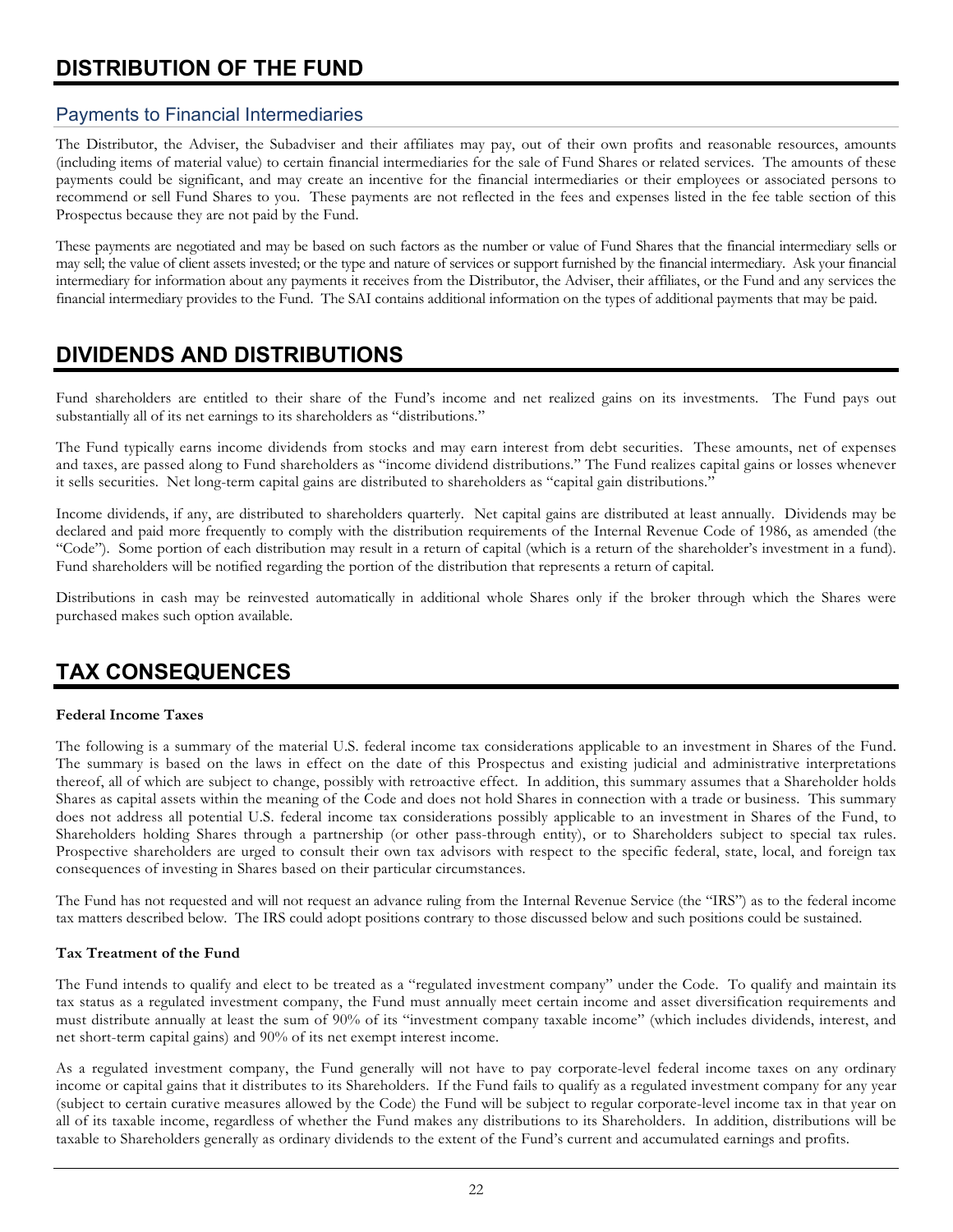The Fund may be required to recognize taxable income in advance of receiving the related cash payment. For example, if the Fund invests in original issue discount obligations (such as zero-coupon debt instruments or debt instruments with payment-in-kind interest), the Fund will be required to include in income each year a portion of the original issue discount that accrues over the term of the obligation, even if the related cash payment is not received by the Fund until a later year. Under the "wash sale" rules, the Fund may not be able to deduct a loss on a disposition of a portfolio security. As a result, the Fund may be required to make an annual income distribution greater than the total cash actually received during the year. Such distribution may be made from the cash assets of the Fund or by selling portfolio securities. The Fund may realize gains or losses from such sales, in which event its Shareholders may receive a larger capital gain distribution than they would in the absence of such transactions.

The Fund will be subject to a 4% excise tax on certain undistributed income if the Fund does not distribute to its Shareholders in each calendar year at least 98% of its ordinary income for the calendar year plus 98.2% of its capital gain net income for the twelve months ended October 31 of such year, as well as 100% of any previously undistributed income from prior years. The Fund intends to make distributions necessary to avoid the 4% excise tax.

#### **Tax Treatment of the Shareholders**

Fund Distributions. In general, Fund distributions are subject to federal income tax when paid, regardless of whether they consist of cash or property or are re-invested in Shares. However, any Fund distribution declared in October, November, or December of any calendar year and payable to Shareholders of record on a specified date during such month will be deemed to have been received by each Shareholder on December 31 of such calendar year, provided such dividend is actually paid during January of the following calendar year.

Distributions of the Fund's net investment income (except, as discussed below, qualifying dividend income) and net short-term capital gains are taxable as ordinary income to the extent of the Fund's current or accumulated earnings and profits. Distributions of the Fund's net long-term capital gains in excess of net short-term capital losses are taxable as long-term capital gain to the extent of the Fund's current or accumulated earnings and profits, regardless of a Shareholder's holding period in the Shares. Distributions of qualifying dividend income are taxable as long-term capital gain to the extent of the Fund's current or accumulated earnings and profits, provided that the Shareholder meets certain holding period and other requirements with respect to its Shares and the Fund meets certain holding period and other requirements with respect to its dividend-paying stocks.

The Fund intends to distribute its long-term capital gains at least annually. However, by providing written notice to its Shareholders no later than 60 days after its year-end, the Fund may elect to retain some or all of its long-term capital gains and designate the retained amount as a "deemed distribution". In that event, the Fund pays income tax on the retained long-term capital gain, and each Shareholder recognizes a proportionate share of the Fund's undistributed long-term capital gain. In addition, each Shareholder can claim a refundable tax credit for the Shareholder's proportionate share of the Fund's income taxes paid on the undistributed long-term capital gain and increase the tax basis of the Shares by an amount equal to the Shareholder's proportionate share of the Fund's undistributed long-term capital gains, reduced by the amount of the Shareholder's tax credit.

Long-term capital gains of non-corporate Shareholders (*i.e.,* individuals, trusts, and estates) are taxed at a maximum rate of 20%. In addition, high-income individuals (and certain other trusts and estates) are subject to a 3.8% Medicare contribution tax on net investment income (which generally includes all Fund distributions and gains from the sale of Shares) in addition to otherwise applicable federal income tax. Please consult your tax advisor regarding this tax.

Investors considering buying Shares just prior to a distribution should be aware that, although the price of the Shares purchased at such time may reflect the forthcoming distribution, such distribution nevertheless may be taxable (as opposed to a non-taxable return of capital).

**Sales of Shares.** Any capital gain or loss realized upon a sale of Shares is treated generally as a long-term gain or loss if the Shares have been held for more than one year. Any capital gain or loss realized upon a sale of Shares held for one year or less is generally treated as a short-term gain or loss, except that any capital loss on the sale of Shares held for six months or less is treated as long-term capital loss to the extent that capital gain dividends were paid with respect to the Shares.

**Creation Unit Issues and Redemptions.** On an issue of Shares of the Fund as part of a Creation Unit where the creation is conducted in-kind, an authorized participant recognizes capital gain or loss equal to the difference between (1) the fair market value (at issue) of the issued Shares (plus any cash received by the authorized participant as part of the issue) and (2) the authorized participant's aggregate basis in the exchanged securities (plus any cash paid by the authorized participant as part of the issue). On a redemption of Shares as part of a Creation Unit where the redemption is conducted in-kind, an authorized participant recognizes capital gain or loss equal to the difference between (1) the fair market value (at redemption) of the securities received (plus any cash received by the authorized participant as part of the redemption) and (2) the authorized participant's basis in the redeemed Shares (plus any cash paid by the authorized participant as part of the redemption). However, the IRS may assert, under the "wash sale" rules or on the basis that there has been no significant change in the authorized participant's economic position, that any loss on creation or redemption of Creation Units cannot be deducted currently.

In general, any capital gain or loss recognized upon the issue or redemption of Shares (as components of a Creation Unit) is treated either as long-term capital gain or loss if the deposited securities (in the case of an issue) or the Shares (in the case of a redemption) have been held for more than one year, or otherwise as short-term capital gain or loss. However, any capital loss on a redemption of Shares held for six months or less is treated as long-term capital loss to the extent that capital gain dividends were paid with respect to such Shares.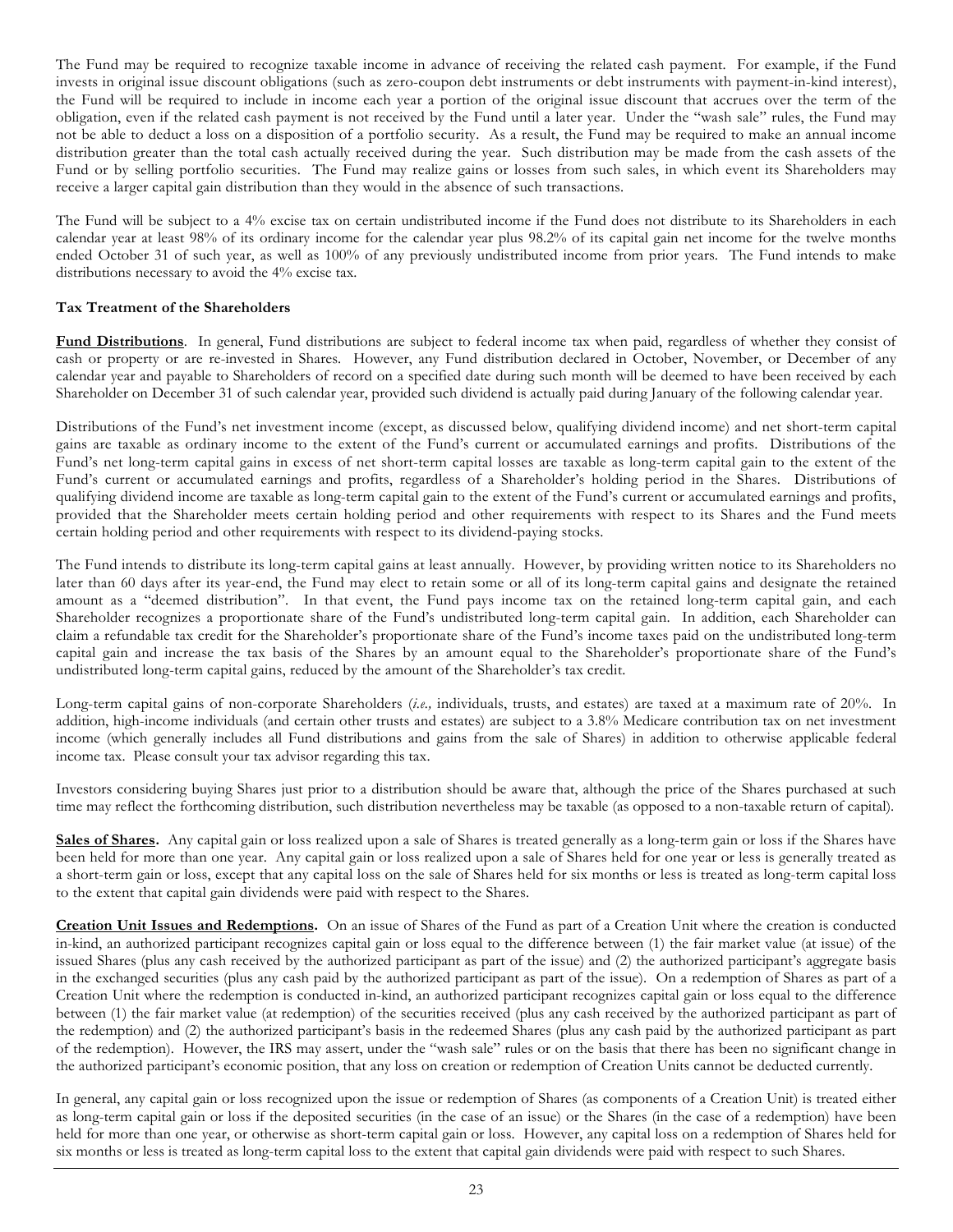**Back-Up Withholding.** The Fund may be required to report certain information on a Shareholder to the IRS and withhold federal income tax ("backup withholding") at a 24% rate from all taxable distributions and redemption proceeds payable to the Shareholder if the Shareholder fails to provide the Fund with a correct taxpayer identification number (in the case of a U.S. individual, a social security number) or a completed exemption certificate (*e.g.*, an IRS Form W-8BEN or W-8BEN-E, as applicable, in the case of a foreign Shareholder) or if the IRS notifies the Fund that the Shareholder is otherwise subject to backup withholding. Backup withholding is not an additional tax and any amount withheld may be credited against a Shareholder's federal income tax liability.

**Special Issues for Foreign Shareholders**. If a Shareholder is not a U.S. citizen or resident or if a Shareholder is a foreign entity, the Fund's ordinary income dividends (including distributions of amounts that would not be subject to U.S. withholding tax if paid directly to foreign Shareholders) will be subject, in general, to withholding tax at a rate of 30% (or at a lower rate established under an applicable tax treaty). However, interest-related dividends and short-term capital gain dividends generally will not be subject to withholding tax; provided that the foreign Shareholder furnishes the Fund with a completed IRS Form W-8BEN or W-8BEN-E, as applicable, (or acceptable substitute documentation) establishing the Shareholder's status as foreign and the Fund does not have actual knowledge or reason to know that the foreign Shareholder would be subject to withholding tax if the foreign Shareholder were to receive the related amounts directly rather than as dividends from the Fund.

The Foreign Account Tax Compliance Act (FATCA) subjects foreign Shareholders to U.S. withholding tax of 30% on all U.S. source income (including all dividends from the Fund), and, beginning in 2019, on the gross proceeds from the sale of U.S. stocks and securities (including the sale of Shares), unless they comply with certain reporting requirements. Complying with such requirements will require the Shareholder to provide and certify certain information about itself and (where applicable) its beneficial owners, and foreign financial institutions generally will be required to enter in an agreement with the U.S. Internal Revenue Service or a tax authority in the institution's own country to provide certain information regarding such Shareholder's account holders. Please consult your tax advisor regarding this tax.

To claim a credit or refund for any Fund-level taxes on any undistributed long-term capital gains (as discussed above) or any taxes collected through back-up withholding, a foreign Shareholder must obtain a U.S. taxpayer identification number and file a federal income tax return even if the foreign Shareholder would not otherwise be required to obtain a U.S. taxpayer identification number or file a U.S. income tax return.

For a more detailed tax discussion regarding an investment in the Fund, please see the section of the SAI entitled "Taxation."

# <span id="page-26-0"></span>**FINANCIAL HIGHLIGHTS**

The Fund has not yet commenced operations and therefore does not have a financial history.

## <span id="page-26-1"></span>**DISCLAIMERS**

Shares of the Fund are not sponsored, endorsed, or promoted by the NYSE Arca, Inc. (the "Exchange"). The Exchange makes no representation or warranty, express or implied, to the owners of the shares of the Fund. The Exchange is not responsible for, nor has it participated in, the determination of the timing of, prices of, or quantities of the shares of the Fund to be issued, or in the determination or calculation of the equation by which the shares are redeemable. The Exchange has no obligation or liability to owners of the shares of the Fund in connection with the administration, marketing, or trading of the shares of the Fund. Without limiting any of the foregoing, in no event shall the Exchange have any liability for any lost profits or indirect, punitive, special, or consequential damages even if notified of the possibility thereof.